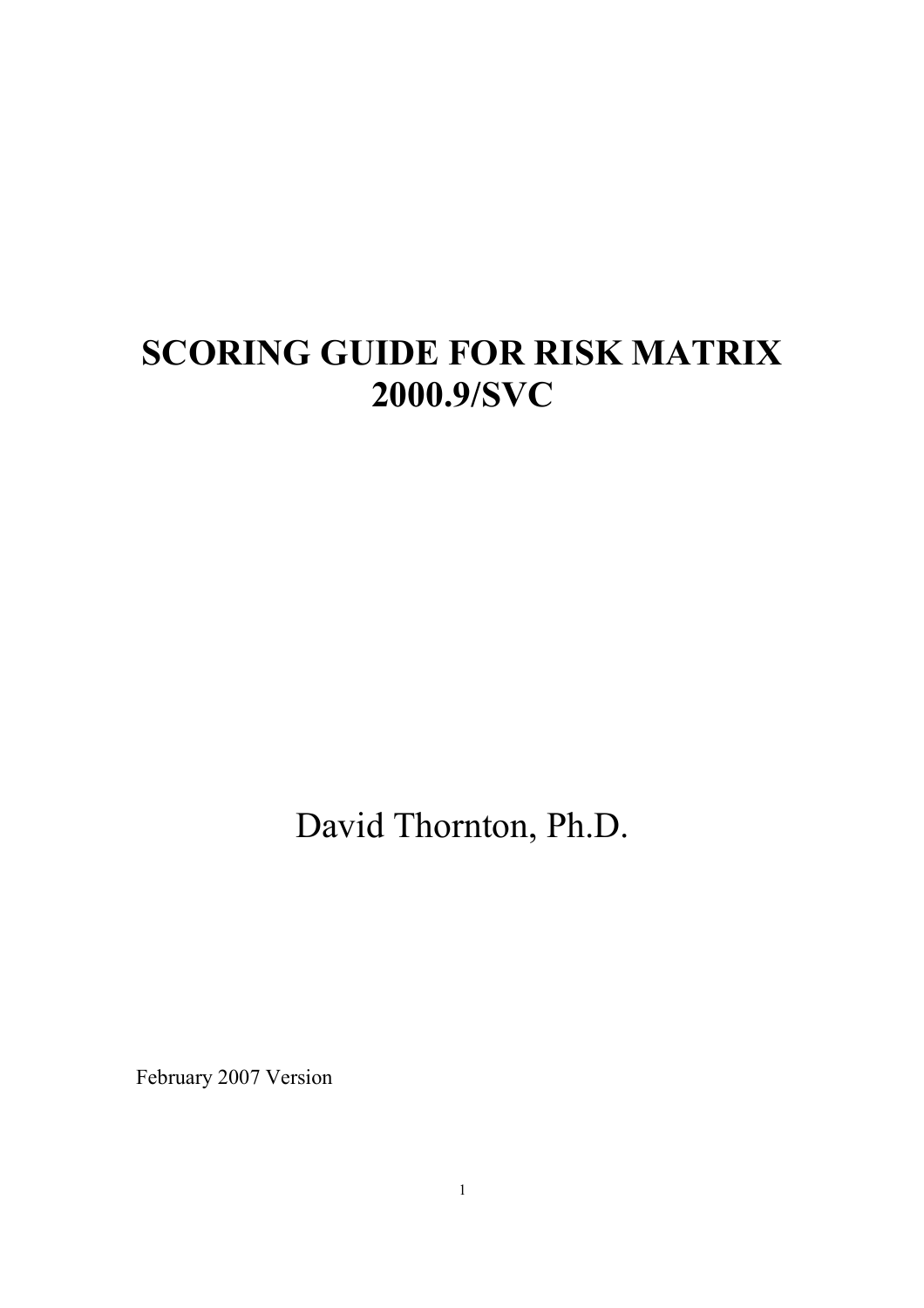# **CONTENTS**

- 1. Introduction
- 2. How to use the Scoring Guide
- 3. Responsibility for the Appropriate Use of the Scoring Guide
- 4. Origins of Risk Matrix 2000
- 5. Development of RM2000/S
- 6. Development of RM2000/V
- 7. Development of RM2000/C
- 8. Testing RM2000
- 9. Labeling Categories
- 10.Norms for Risk Matrix 2000 Scales
- 11.Recidivism Rates Associated with Risk Categories
- 12.Item Definitions for RM2000
- 13.Instructions for Scoring RM2000/S
- 14.Instructions for Scoring RM2000/V
- 15.Instructions for Scoring RM2000/C
- 16.Interpreting RM2000 scores
- 17.Applying RM2000 with marginal cases
- 18.Acknowledgements
- 19.References
- 20.Scoring Form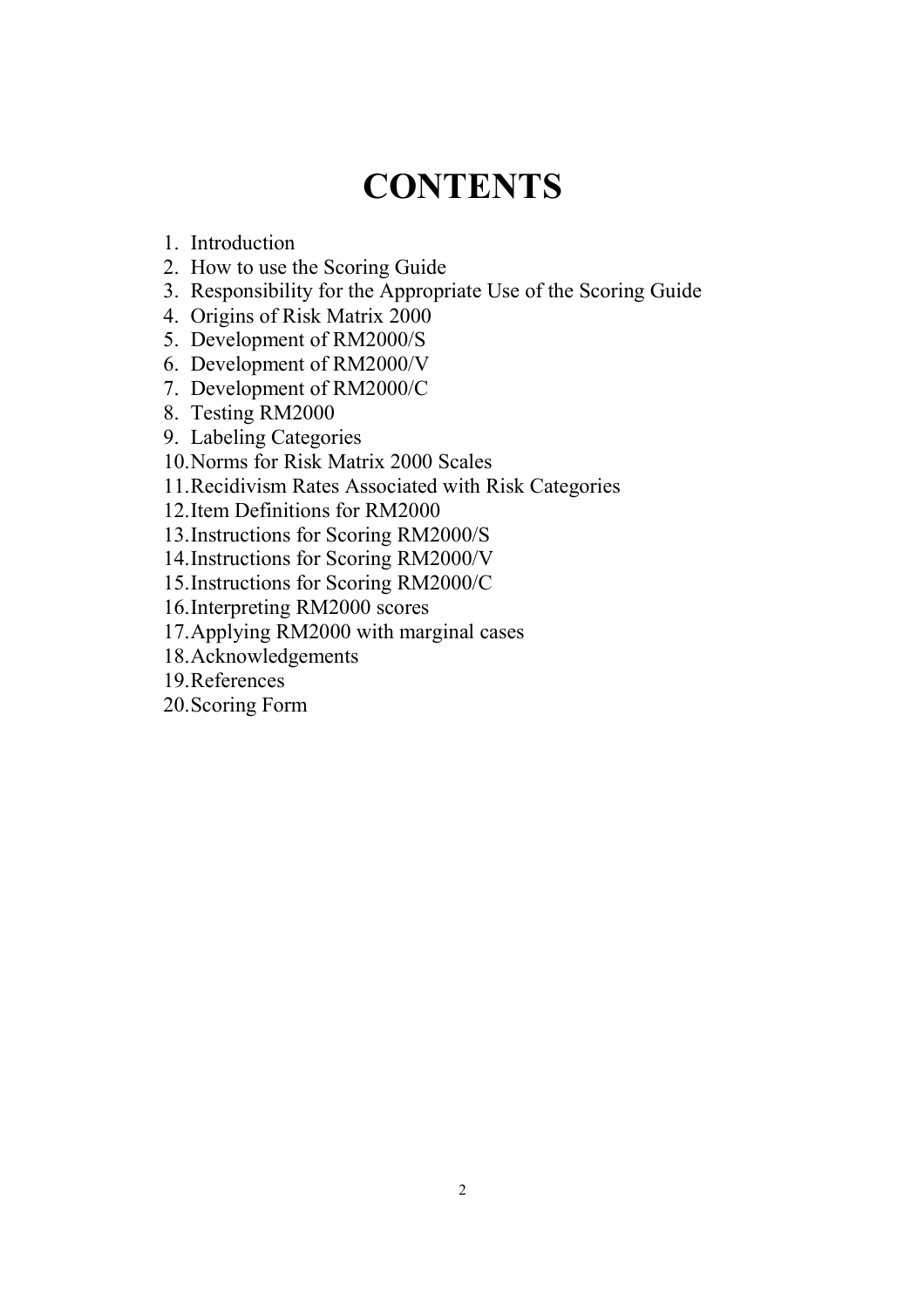#### 1. Introduction

Risk Matrix 2000 (RM2000) is a statistically-derived risk classification process intended for males aged at least 18 who have been convicted of a sex offence. At least one of these sexual offences should have been committed after the age of 16. It uses simple factual information about offenders' past history to divide them into categories that differ substantially in their rates of reconviction for sexual or other violent offences. Risk Matrix was developed for use in the United Kingdom. While it is likely to be applicable in other jurisdictions, its scoring rules were tailored to specific features of criminal justice systems prevailing in the United Kingdom.

Risk Matrix 2000 consists of 3 scales. RM2000/S is a prediction scale for sexual offending. RM2000/V is a prediction scale for non-sexual violence engaged in by sex offenders. RM2000/C is a combination of the first two scales and predicts sexual or other violence.

RM2000/V has also been tested with adult males serving a prison sentence following conviction for an offence of non-sexual violence and with a heterogeneous group of prisoners who were participating in cognitive skills programmes. It is therefore reasonable to use it with adult males who have been sentenced for serious non-sexual violence. The risk categories will define groups that differ in relative risk of reconviction for non-sexual violence. Note that specific recidivism estimates are not presently attached to risk categories when the scale is used with this group. However, it would be reasonable to use RM2000/V to identify a subgroup of violent offenders who should be provided with additional services to try to manage their risk.

When used with sexual offenders, the tables to be found later in this guide show rates of reconviction for various kinds of offence in relation to RM2000 categories. Although the risk categories can be interpreted in an actuarial way as indicating long term risk of reconviction, it should be remembered that (a) the reconviction rates shown were derived from specific samples, and are therefore subject to sampling error; (b) reconviction rates may vary from one jurisdiction to another, and over time, depending on the behaviour of the police and the courts; and (c) reconviction is at best a lower-bound estimate of rates of re-offending.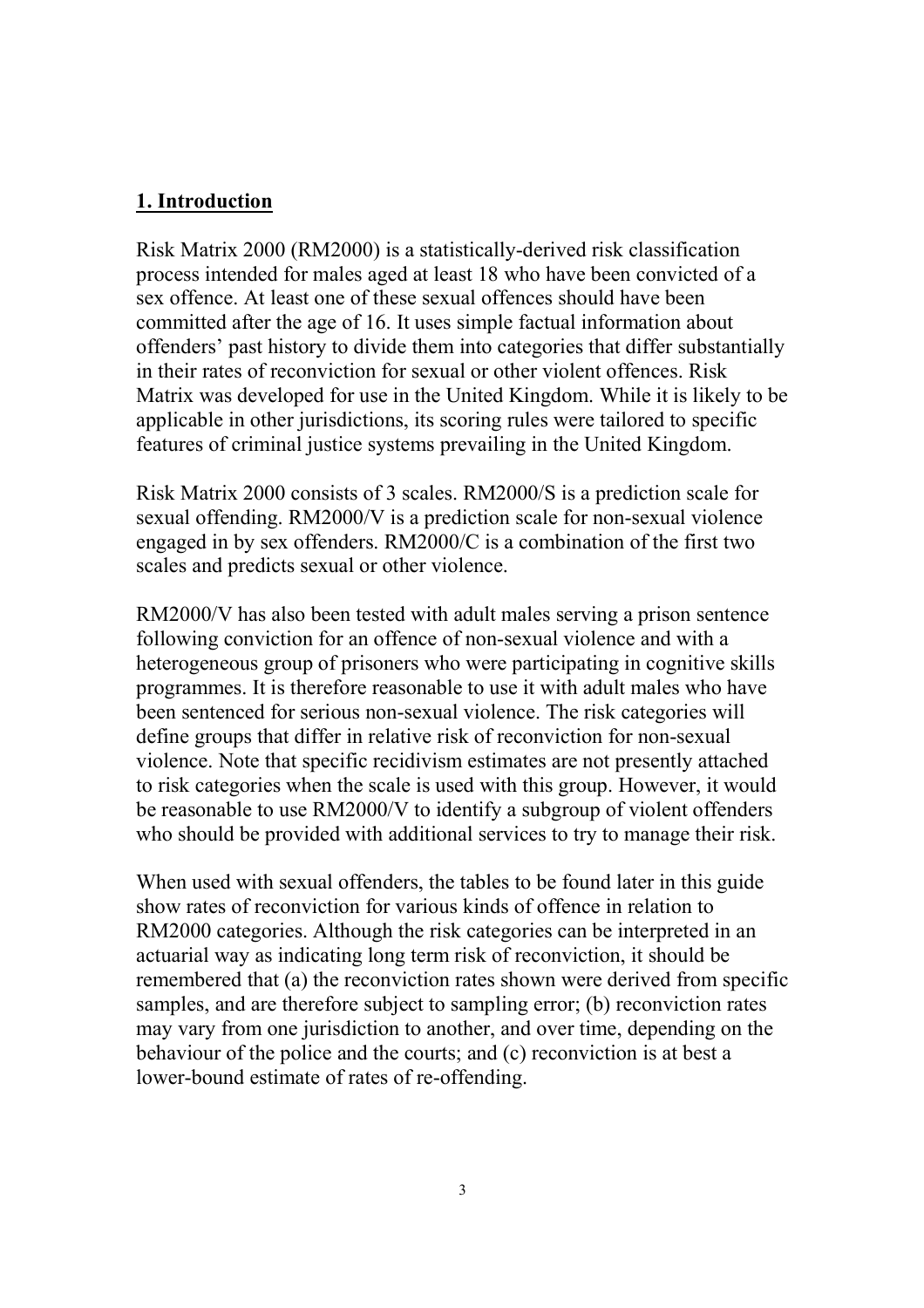It is hard to be sure of the size of the gap between reconviction rates and reoffence rates. Estimating the real recidivism rate depends on combining a model of the offence process (the rate at which re-offenders commit further offences) with a model of the process that leads from offences to conviction (the probability of detection for a given rate of re-offending). Section 11 shows both observed recidivism rates and estimated real re-offence rates. The reader is warned, however, that the process of estimating true re-offence rates depends on the accuracy of the assumptions plugged into the model.

RM2000 is not intended for use in making decisions about family reintegration where the task is to distinguish at very low levels of risk, and to consider risk that may be very situation specific. It is sensibly used to distinguish a group of offenders who collectively present a relatively higher risk to the community from among the broad range of offenders serving community or prison sentences.

#### 2. How to use the Scoring Guide

If you are a researcher, you can find brief details of the construction and testing of Risk Matrix 2000 in sections 4 to 8. A longer and more academic account may be found in Thornton, Mann, Webster, Blud, Travers, Friendship and Erikson (2003).

If you are reading this guide because you wish to score the Risk Matrix 2000 scales then you may wish to skip over sections 4 to 8. You should read section 1 (noting who Risk Matrix 2000 should be used with), and sections 9 onwards. Once you are familiar with the Manual, when you actually score an offender on Risk Matrix 2000, you will want to move between the Scoring Form and the Item Definitions in section 12. When you have completed scoring you may wish to review sections 16 and 17 if you are writing a risk assessment report.

#### 3. Responsibility for the Appropriate Use of the Scoring Guide

While the information contained in this scoring guide has been provided in good faith, responsibility for determining the appropriate application of Risk Matrix 2000 to any particular individual lies entirely with the user and the user's organization. In particular it is important to recognize that decisions about individuals should be based on the relevant legal, policy, professional, organizational and clinical frameworks, taking into account all the available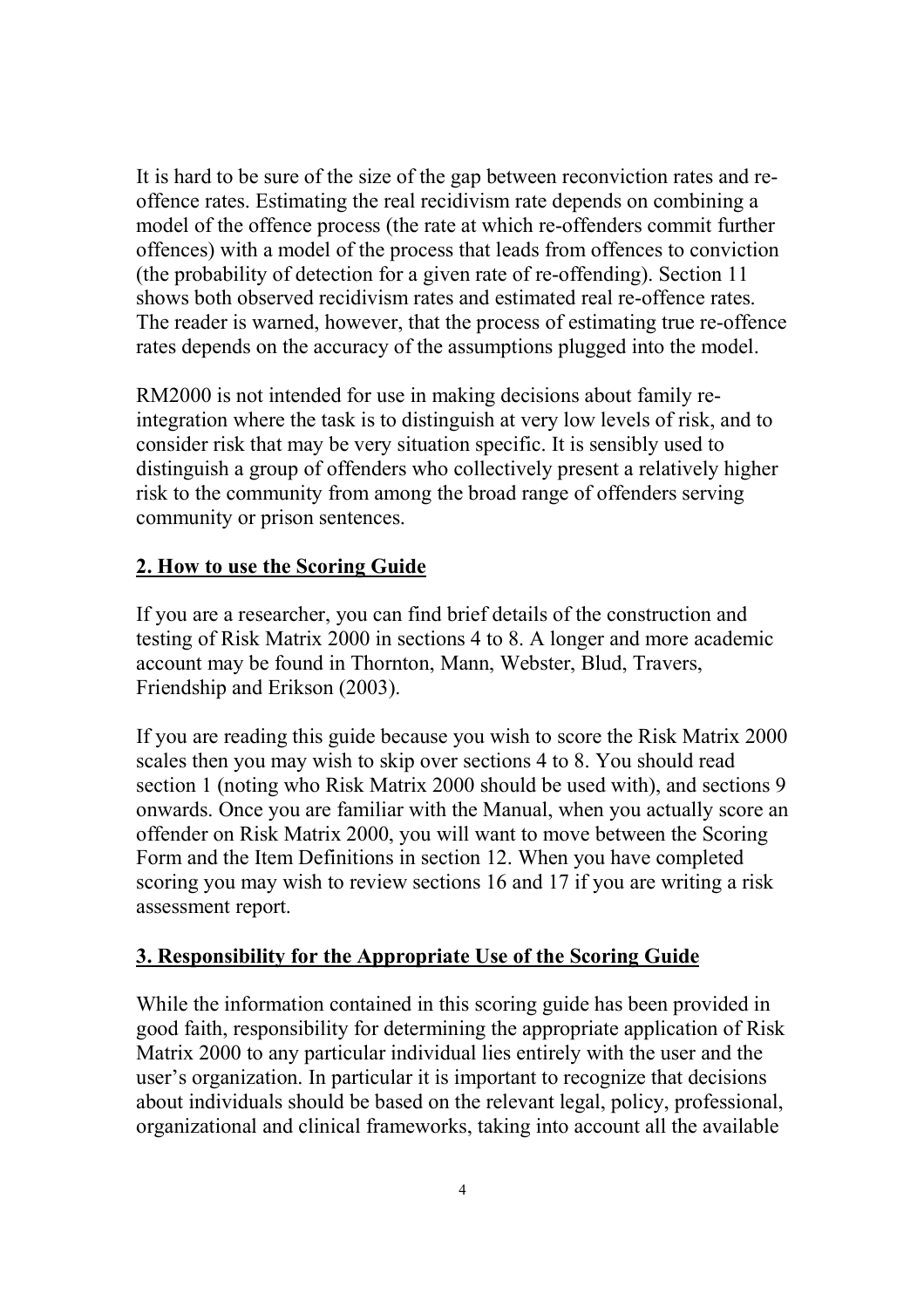information about the individual concerned including their living circumstances.

## 4. Origins of Risk Matrix 2000

Risk Matrix 2000 (RM2000) was developed from an earlier framework for assessing the risk posed by sex offenders. Structured Anchored Clinical Judgement (SACJ) was widely employed by prison, police, and probation services in the United Kingdom during the 1990s. The framework was never formally published but descriptions of it may be found in Grubin (1998) and Hanson & Thornton (2000).

SACJ was a multi-step process. The first step was based on cross-tabulations and regression analysis of ten-year sexual reconviction rates observed for male sex offenders released from prison in 1980 (Thornton & Travers, 1991). The second step, referred to as Aggravating Factors, consisted of other factors that were identified in a literature review as predictive of sexual offending. The principle used in the review was that a factor had to have been found to be significantly correlated with sexual reconviction in at least two studies.

Some of the Aggravating Factors involved complex clinical assessments and so were unavailable for many assessors. Consequently a reduced set of Aggravating Factors, consisting of those that were more easily available, was defined and the resulting scale was called SACJ-Min.

Items used in the first, actuarial part of SACJ-Min were as follows:

- $\triangleright$  Current Sex Offence?
- $\triangleright$  Prior Sex Offence?
- $\triangleright$  Current Non-Sexual Violence?
- $\triangleright$  Prior Non-Sexual Violence?
- Sentenced on More than Four Occasions for Any Offense?

The number of these items present was summarized into three risk categories (Low, Medium, and High).

The Aggravating Factors were as follows:

 $\triangleright$  Male victim?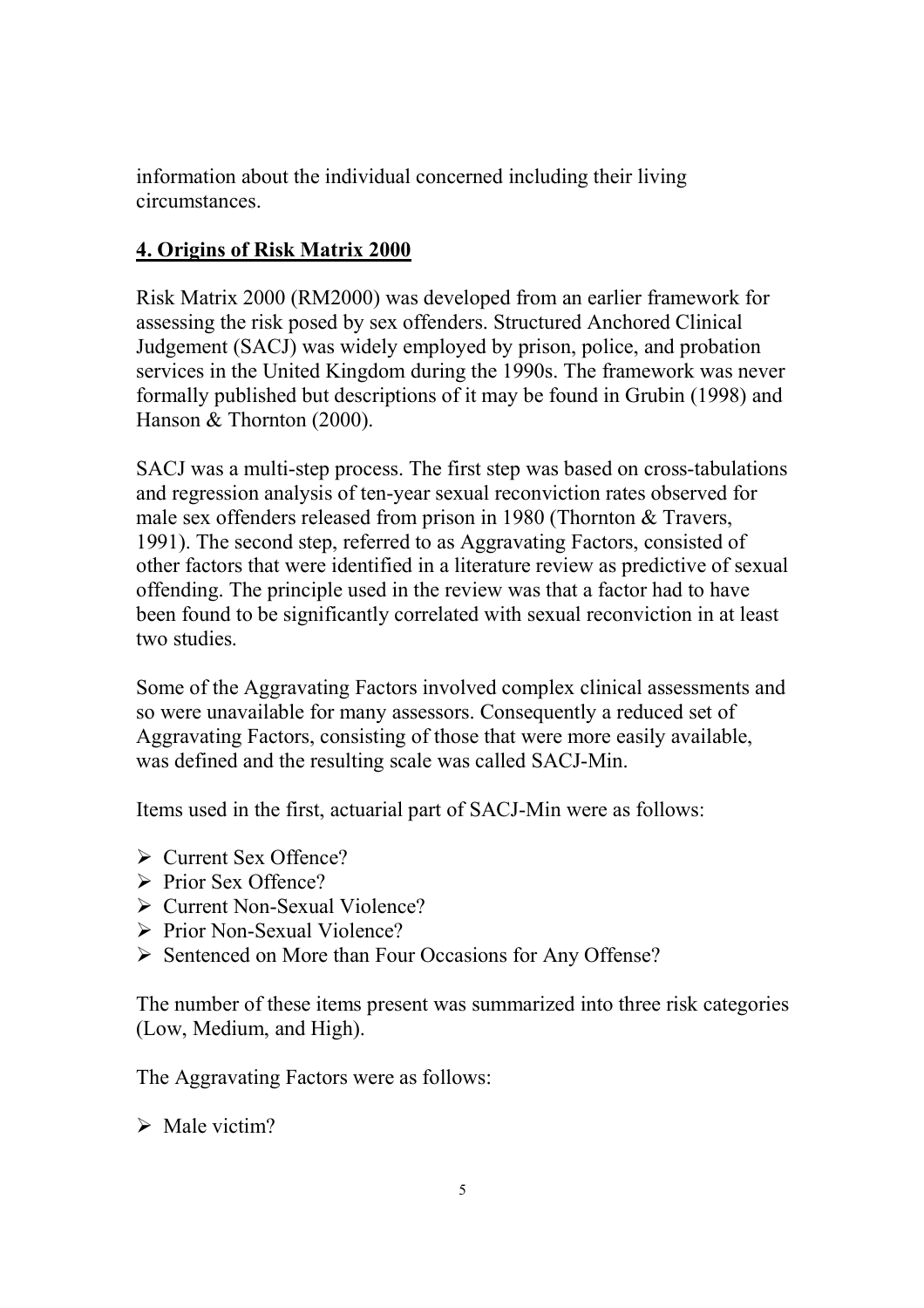- $\triangleright$  Stranger victim?
- $\triangleright$  Non-contact sex offence?
- **► Never Married?**

Risk was then put up one category for each two Aggravating Factors present.

This scale was cross-validated in the four samples described in Hanson & Thornton. The ROC Area-Under-the-Curve (AUC) statistic for SACJ-Min was 0.69 for Rapists and 0.68 for Child-Molesters. That paper also described the development and cross-validation of a new scale – Static-99 – whose ROC AUC was 0.71 for Rapists and 0.72 for Child-Molesters in the same samples.

Development work for Static-99 was actually completed in 1999 (hence the name). From Hanson & Thornton's work it was apparent that Static-99 was a better predictor than SACJ-Min. However, Static-99 had a number of disadvantages, notably that it was harder and more time-consuming to score. It therefore seemed worth determining whether minor modifications of SACJ-Min could produce a scale that would be as predictive as Static-99 while still being easier to apply.

#### 5. Development of RM2000/S

Revision of SACJ-Min was completed in 2000. A number of factors were considered in this revision. These were:

- $\triangleright$  Evidence from the Hanson & Bussiere meta-analysis that Age was an important risk factor for sexual recidivism and ought therefore to be incorporated into the scale.
- $\triangleright$  It seemed likely that those with prior sexual offenses could be usefully differentiated according to the number of prior convictions. This would also increase the weight given to the sexual priors factor which seemed appropriate given that it had a higher average correlation with sexual. recidivism in the meta-analysis than the other factors considered here.
- $\triangleright$  Police forces using the scale had expressed a need for the High risk category to be further differentiated to distinguish a smaller, very highrisk category.
- $\triangleright$  Sex offenders present equal risks for future sexual offending and future (non-sexual) violent offending. The correlates of violence only partly overlapped with the correlates of sexual offending. The inclusion of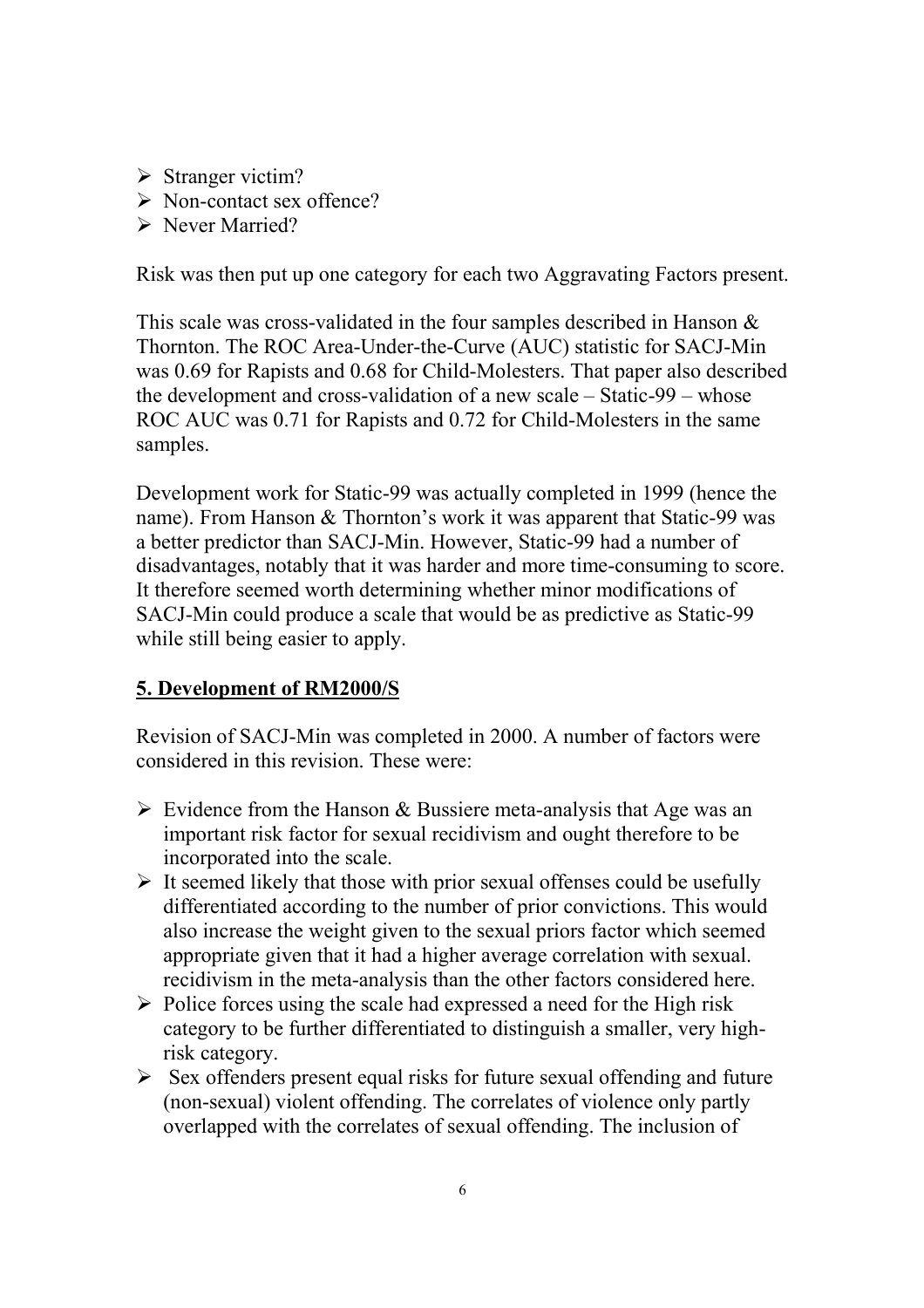violence items in the original SACJ-Min had been partly to increase its prediction of non-sexual violence. It was decided that it would be better to create separate predictors for sex offending and violent offending by sex offenders.

- $\triangleright$  Friendship et al (2001) had found that prior sentencing occasions, and the kinds of convictions at these occasions, were reliably available but that counts of convictions (of different kinds) were not. In the UK Sentencing occasions are also markedly easier to count than the complex mix of charges and convictions scored by RRASOR and Static-99.
- $\triangleright$  The concept of the index sex offense has caused considerable complications in scoring Static-99. It was decided to try to define all variables without reference to an index offense.

In the light of these considerations it was decided to start from a simple model that used just two variables: the number of sentencing occasions that included a conviction for a sex offense (called sexual appearances) and age on discharge. A construction data set was then obtained consisting of untreated sex offenders discharged from prisons in England and Wales in the early 1990s. A logistic regression model was fitted with just these two variables as predictors and then the value of the other factors in step one of SACJ-Min tested by determining whether adding them significantly improved prediction. The results of this analysis indicated that only the variable More than Four Sentencing Occasions for Any Offense (referred to as Criminal Appearances) added significantly.

Accordingly Step One of SACJ was modified so that it used three variables as follows.

- $\triangleright$  Number of Occasions Sentenced for a sex offense, differentiated into 4 levels.
- $\triangleright$  Number of Occasions Sentenced for Any Criminal Offense, differentiated into 2 levels
- $\triangleright$  Age on release, differentiated into three levels

These three variables were then combined so as to distinguish four levels of risk.

Step two, Aggravating Factors, was left as before.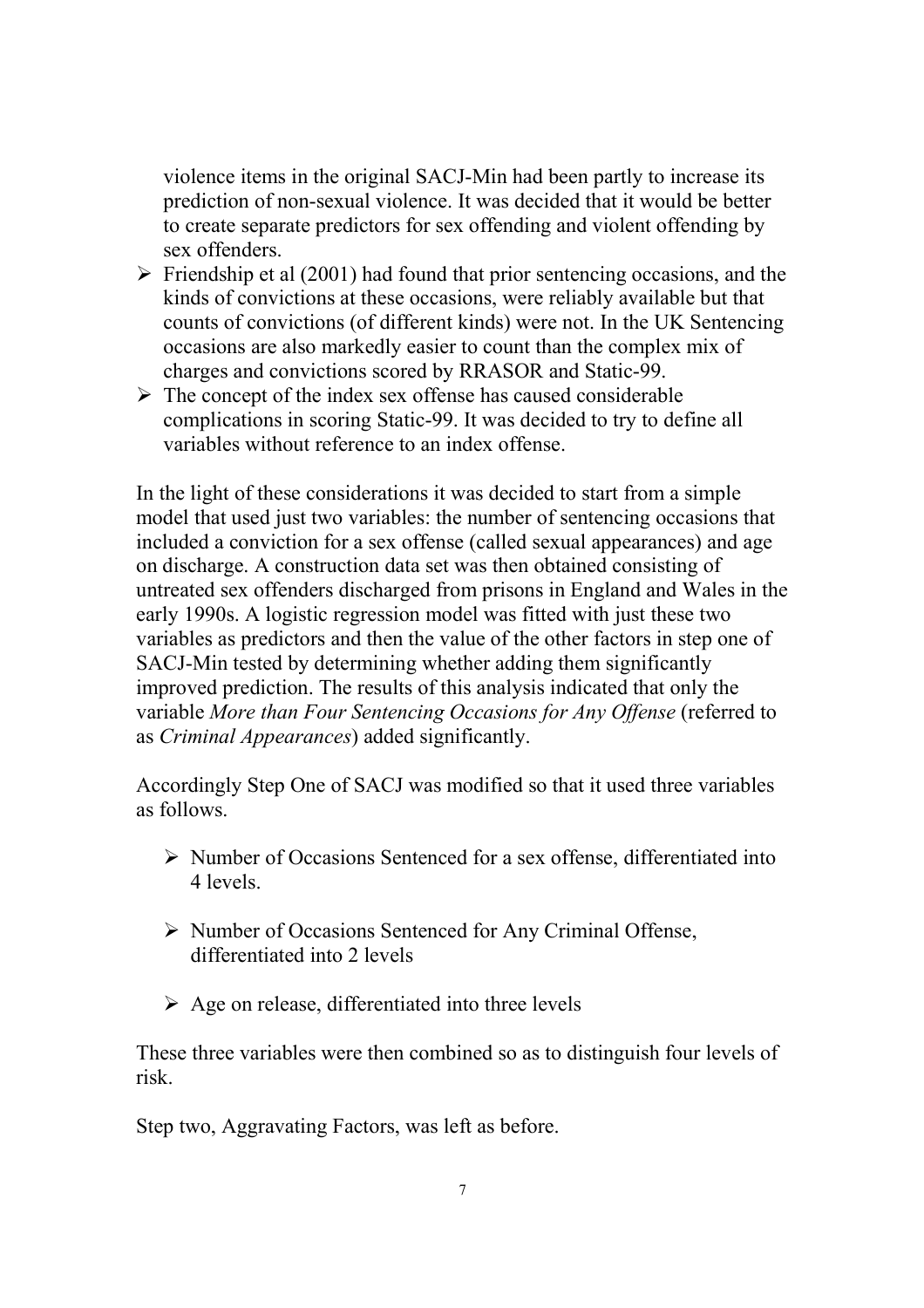## 6. Development of RM2000/V

To construct a predictor for non-sexual violence amongst sex offenders, a similar initial model was started with two predictors, number of violent appearances and age on discharge. This model was fitted to the same construction sample but with reconvictions for non-sexual assault as the dependent variable. Then a large number of parameters representing the frequency of different kinds of offense were tested to see if they added predictive power. Of those tested, the variable "Any Burglaries?" emerged as adding most additional predictive power. After that variable was added, no other variable made a useful additional contribution.

On this basis a second, violence prediction, scale was defined using just these three variables, as follows:

- $\triangleright$  Age Differentiated into 4 levels
- Number of Occasions Sentenced for Non-Sexual Violence
- $\triangleright$  Ever Convicted for Burglary

This scale too was defined so as to yield four risk categories.

## 7. Development of RM2000/C

Sex offenders present more or less equal risks for future sexual offending and for future non-sexual assault. The first two RM2000 scales were designed to assess these distinct kinds of risk separately. For many practical purposes, however, it is necessary to consider the combined risk of either of these kinds of re-offending since both would normally be considered serious re-offences.

Since the two scales are about equally effective in predicting the kind of offending that they are relevant to, and since each has only a much more limited ability to predict the other kind of offence, it seemed reasonable to combine them in a way that gave them equal weight.

RM2000/C achieves this by starting from the risk categories generated by the other two RM2000 scales and producing a new score that weights each of these components equally.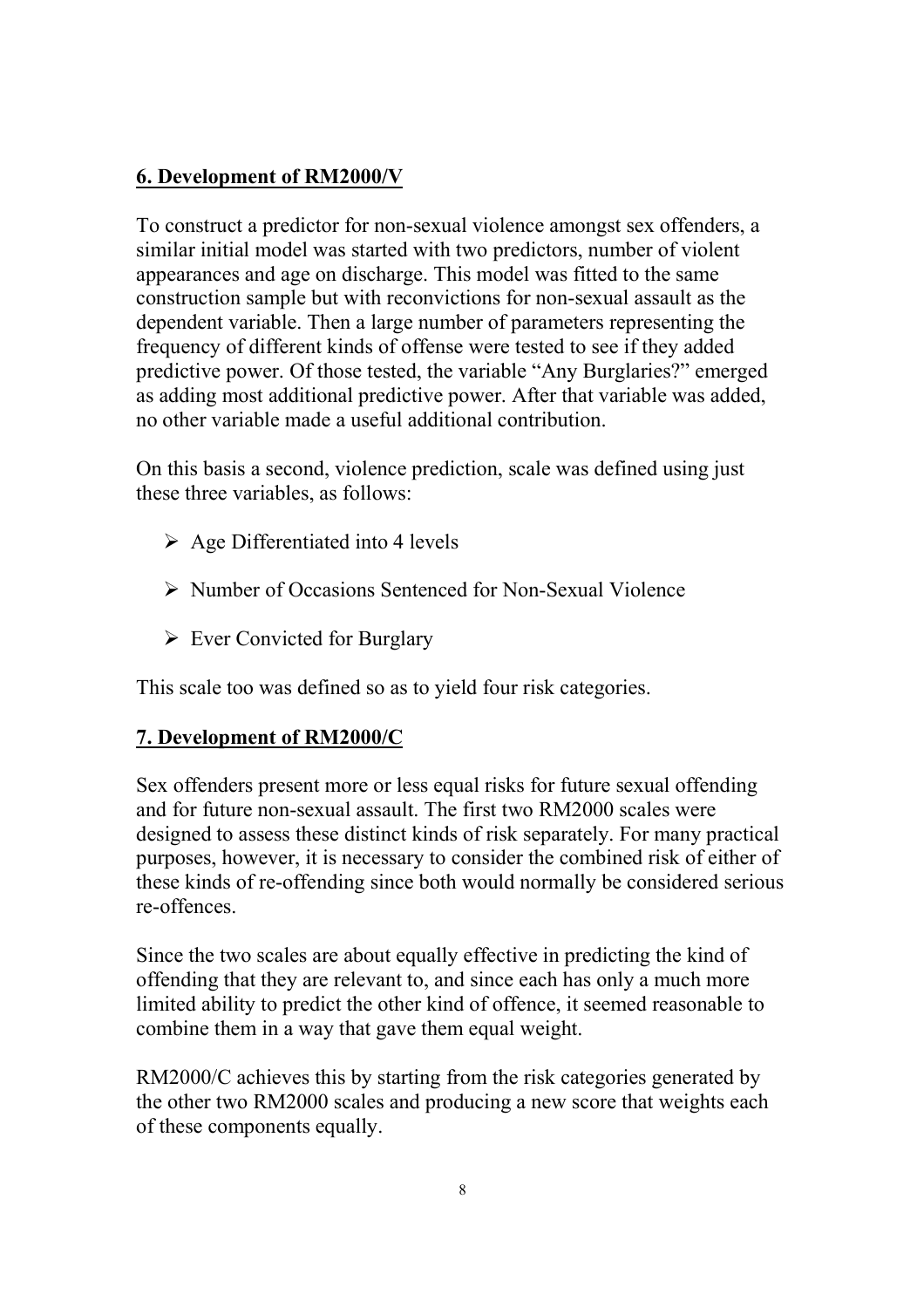#### 8. Testing RM2000

By 2003 the predictive accuracy of RM2000 had been tested on various samples of adult males who were serving prison sentences in England and Wales following conviction for sex offences. Some of these samples were only followed up for a few years after release and used rather selected samples, for example, sex offenders who were assessed for treatment. In addition, however, one, large, national sample was followed for nearly 20 years.

The predictive accuracy of a scale is usually expressed in terms of a statistic called the ROC AUC coefficient. This can be interpreted as the proportion of randomly chosen Recidivist/Non-recidivist pairs in which the recidivist would score higher on the risk scale. This index runs from 0.5 (meaning no predictive value) to 1.0 (meaning perfect predictive value). Coefficients in the 0.7s would generally be thought of as indicating moderate predictive accuracy.

For each sample ROC AUC coefficients were calculated measuring the strength of the relationship between the scale and the relevant outcome. Table 1 shows the AUC coefficients, the sizes of the samples on which they were based, the length of the follow up, and the outcome criterion used.

It is important to note that all these results represent cross-validations of the scale.

| Scale         | Type of Reconviction    | N   | Follow Up     | <b>AUC</b> |
|---------------|-------------------------|-----|---------------|------------|
|               |                         |     | (years)       |            |
| S             | Sexual                  | 647 | $\mathcal{D}$ | 0.77       |
| S             | Sexual                  | 429 | $16-19$       | 0.75       |
| V             | Non-Sexual Violence     | 647 | $\mathcal{D}$ | 0.85       |
| V             | Non-Sexual Violence     | 311 | 10            | 0.78       |
| V             | Non-Sexual Violence     | 423 | $16-19$       | 0.80       |
| $\mathbf{C}$  | Sexual & Other Violence | 276 | Mean 3.7      | 0.81       |
| $\mathcal{C}$ | Sexual & Other Violence | 406 | $16-19$       | 0.74       |

#### Table 1: Predictive Accuracy of RM2000 Scales

There have been a few additional studies of the predictive accuracy of the Sscale. The results of all the cross-validations to date have been summarized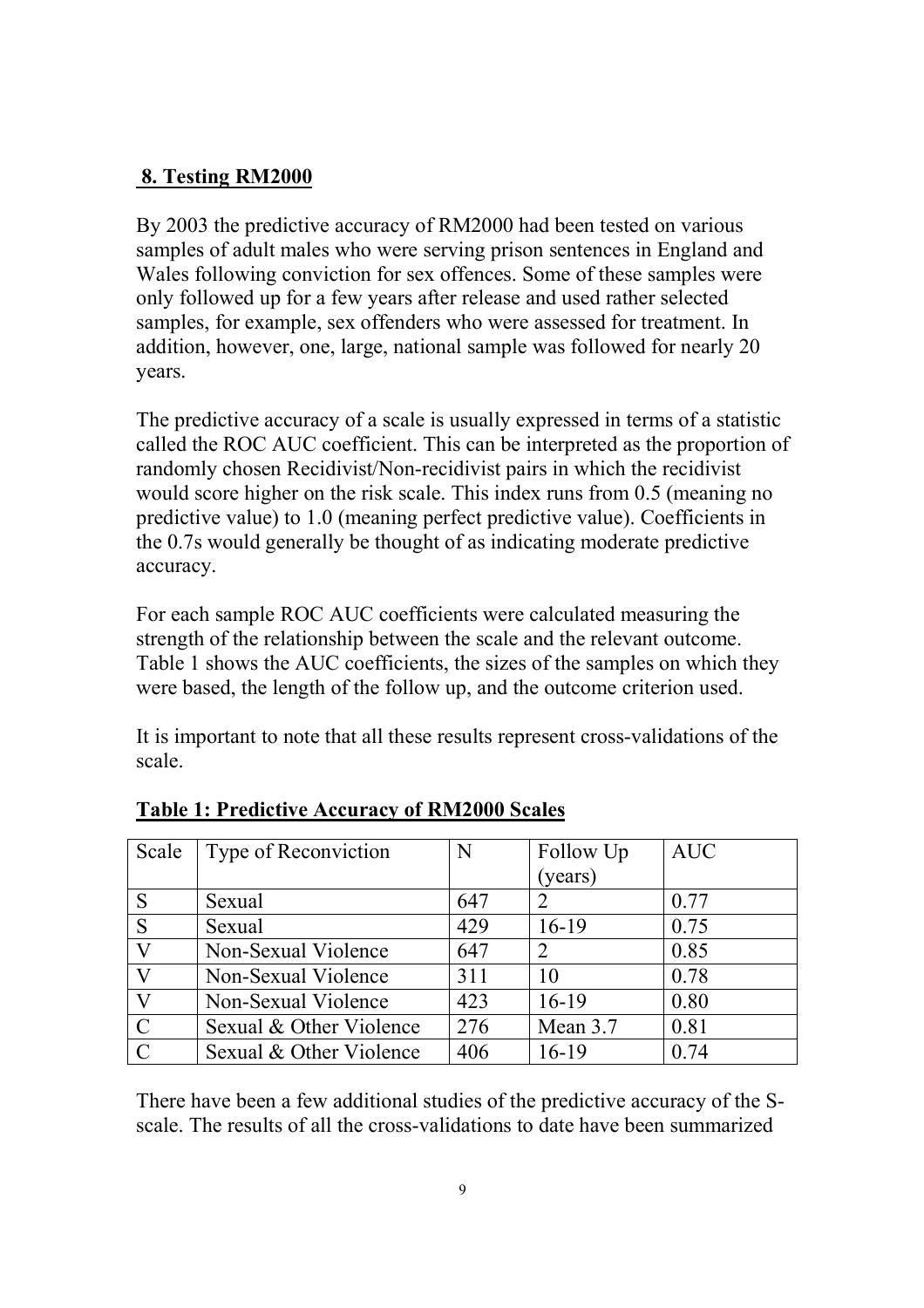by Hanson (2006) in a meta-analysis. Hanson uses a statistic called d as his index of predictive accuracy. This is a recognized alternative to the ROC AUC statistic. It expresses the difference between the mean score on the prediction scale of recidivists and non-recidivists in standard deviation units. The Table 2 shows the relative predictive accuracy of different scales according to this meta-analysis. It is clear from this table that RM2000/S's predictive accuracy is comparable to that of other actuarial instruments.

| <b>Prediction Instrument</b> | d(95% CI)      | N(k)        |
|------------------------------|----------------|-------------|
| Static-99                    | .70 (.64-76)   | 13,288 (42) |
| <b>RRASOR</b>                | $.59(.52-.65)$ | 8,673 (28)  |
| Risk Matrix 2000/S           | $.82(.68-.97)$ | 1,814(6)    |
| Static-2002                  | $.78(.65-.91)$ | 2,290(5)    |
| MnSOST-R                     | $.72(.58-.86)$ | 1,684(8)    |

#### Table 2: Average Predictive Accuracy of Actuarial Instruments (Sexual Recidivism)

It should be noted that most of the RM2000 studies are with UK samples while the majority of the studies with other instruments are from other jurisdictions.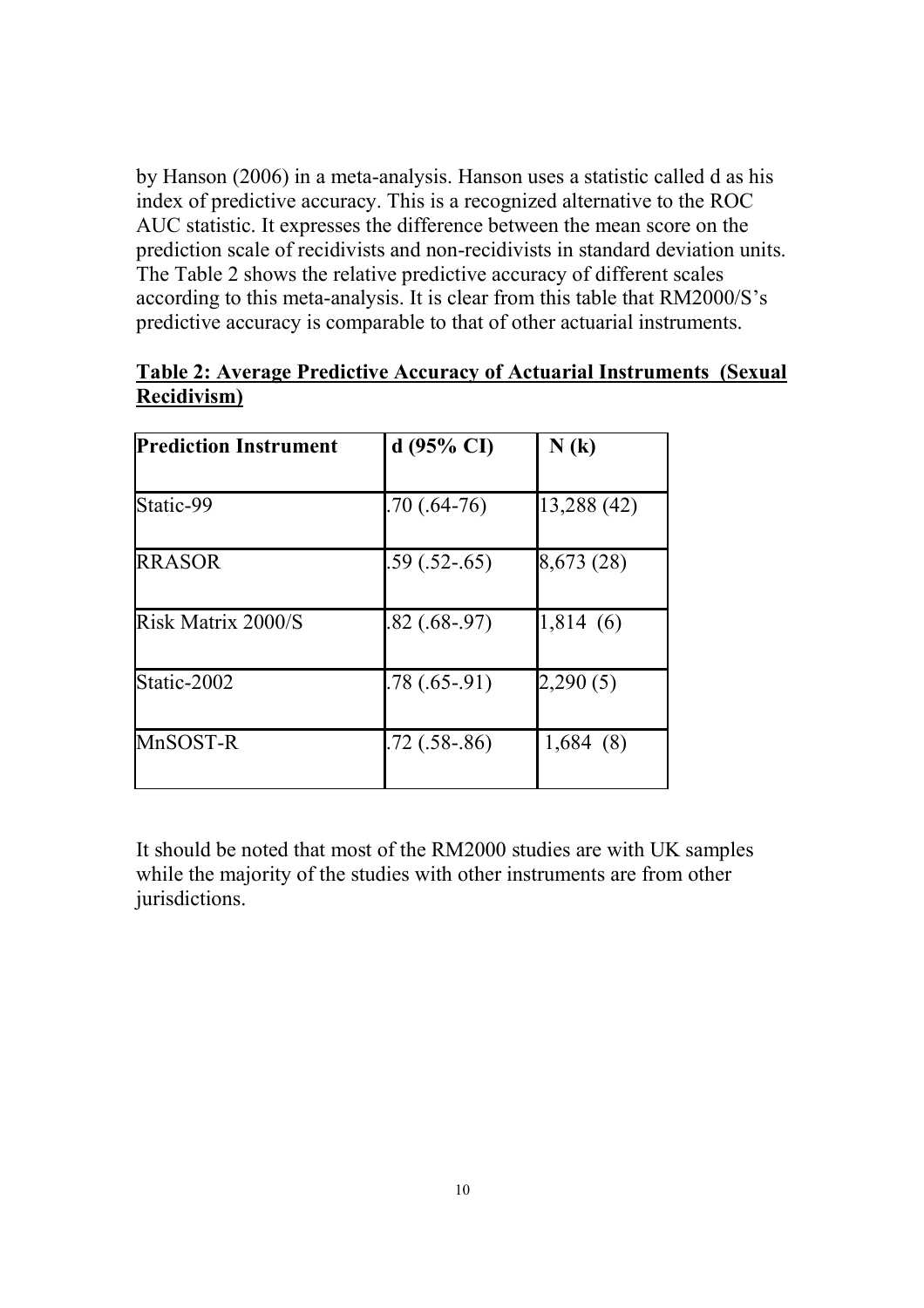## 9. Labelling Categories

The RM2000 risk categories can usefully be thought of as ordinal groupings along the risk continuum with the higher numbered categories representing relatively higher levels of risk. For heuristic purposes it is useful to attach labels to these categories. The following scheme is proposed for the S and V scales (table 3).

#### Table 3: Risk Category Labels for the S & V Scales

| <b>Risk Category</b> | Category Label |
|----------------------|----------------|
|                      | Low            |
|                      | Medium         |
|                      | High           |
|                      | Very High      |

It is important to recognize that applying labels of this kind represents a value judgment that is relative to a practical purpose. In calling a risk "high" we are implying that it is sufficiently high to be worth worrying about, taking action, etc.

For the C-scale, scores from 0 to 6 are defined and labels are indicated in table 4.

| <b>Score on C-Scale</b> | Label     |
|-------------------------|-----------|
|                         | Low       |
|                         | Medium    |
|                         | Medium    |
|                         | High      |
|                         | High      |
|                         | Very High |
|                         | Very High |

#### Table 4: Score Labels for the C-Scale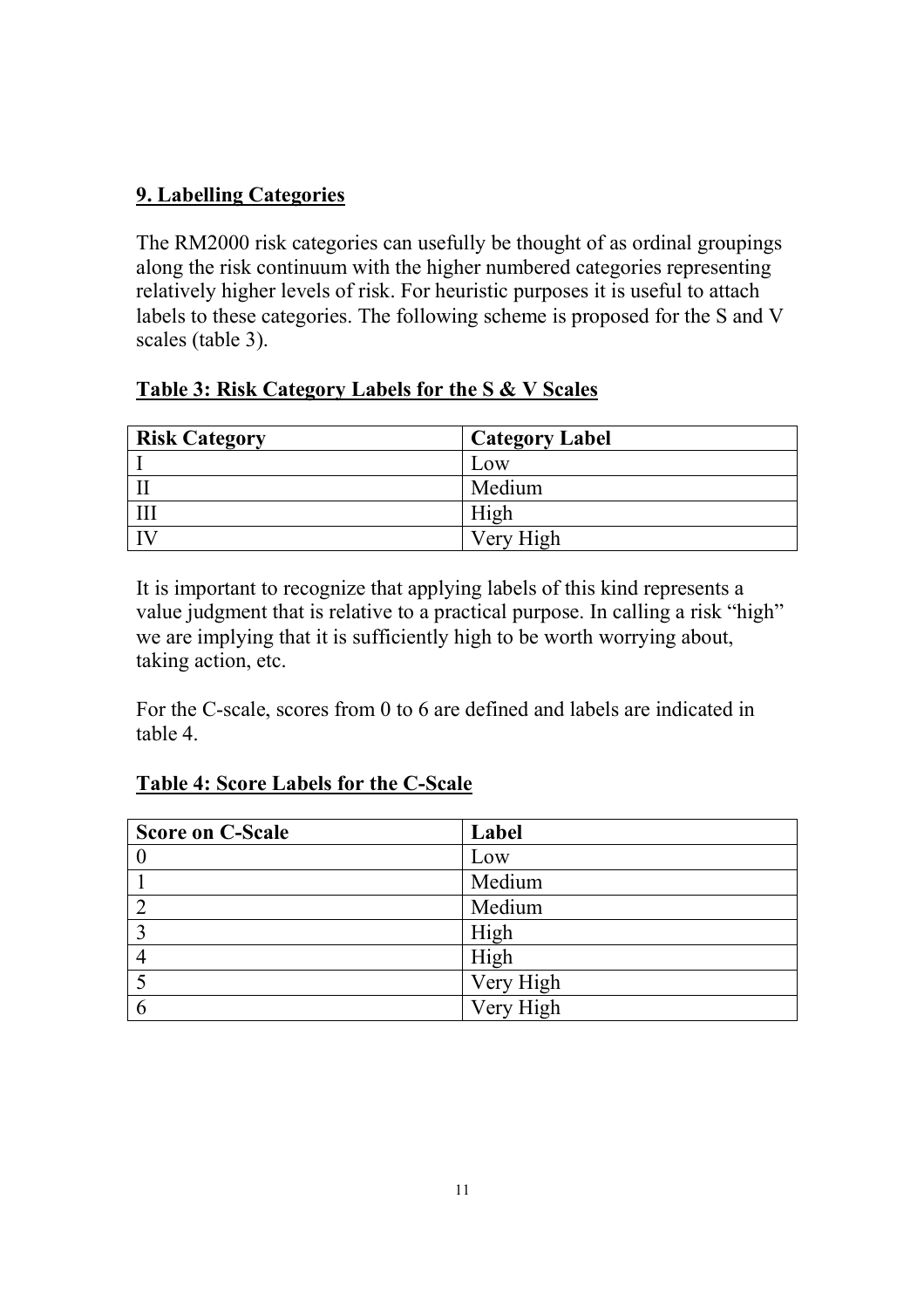#### 10. Norms for the Risk Matrix 2000 Scales

Table 5 shows the percentage of offenders from the 1979 discharge sample (see section 10) in each RM2000 category.

#### Table 5: Percentage Falling in RM2000 S & V Risk Categories

| <b>Risk Category</b> | <b>S-Scale</b> | <b>V-Scale</b> |
|----------------------|----------------|----------------|
|                      | 20%            | 36%            |
| II                   | 39%            | 31%            |
| $\mathbf{III}$       | 28%            | 23%            |
| $\overline{IV}$      | 13%            | 11%            |

Table 6 shows the percentage falling at each RM2000/C score for the same sample.

#### Table 6: Percentage Falling at each RM2000/C Score

| <b>Score</b> | Percentage |
|--------------|------------|
|              | 15%        |
|              | 14%        |
|              | 22%        |
|              | 20%        |
|              | 21%        |
|              | 7%         |
| O            | 1%         |

Proportions falling at the different category and score levels will naturally vary from one jurisdiction to another and over time within jurisdictions. Additionally, sex offenders given community sentences may have different category/score distributions from those given prison sentences, and within a prison population, those sex offenders allocated to high security prisons will typically differ from those allocated to lower security levels. Accordingly, anyone using RM2000 may wish to establish norms for the particular context in which they work.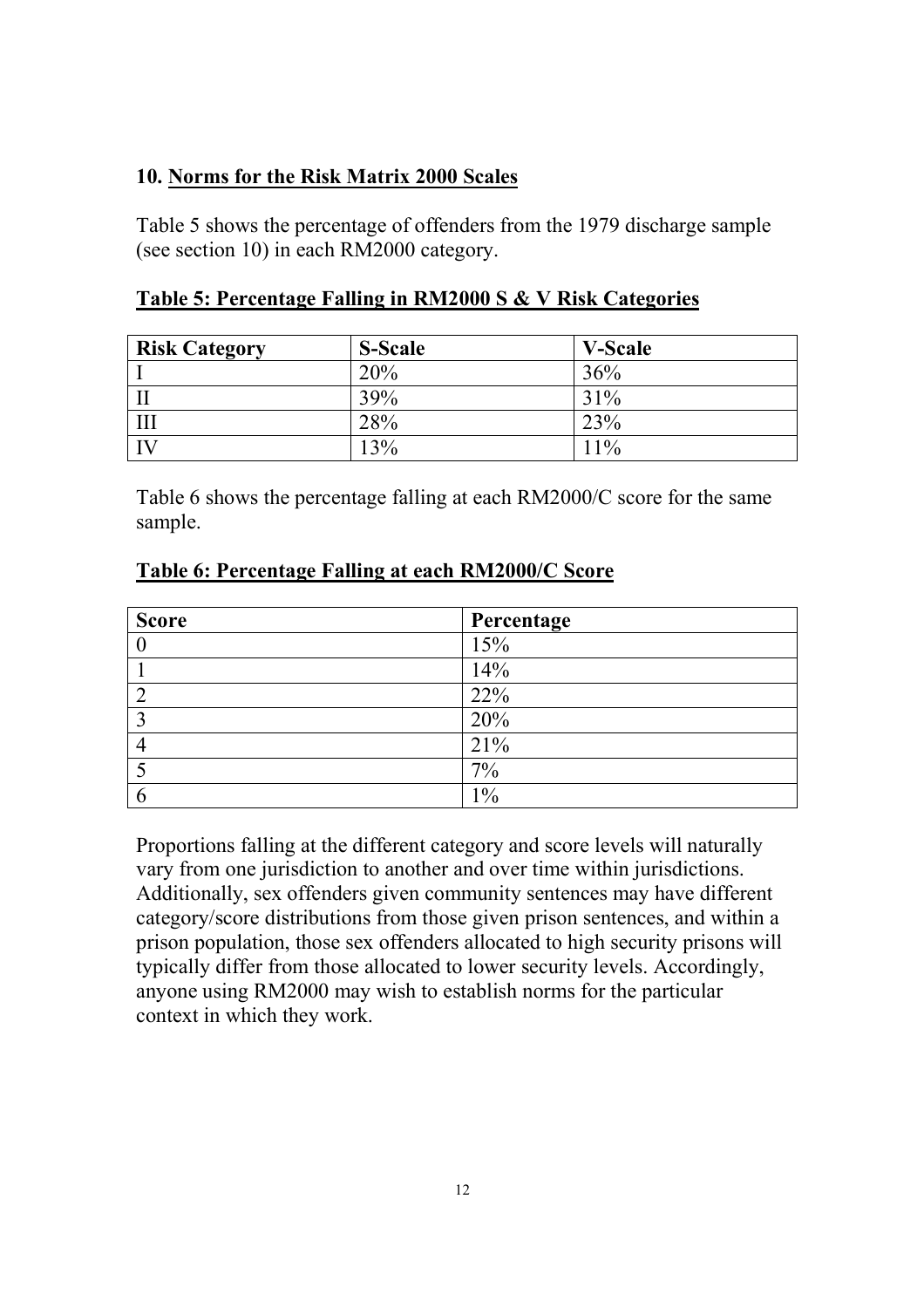## 11. Recidivism Rates Associated with Risk Categories

One of these samples was a national sample of adult males sentenced to prison in England and Wales for sex offences and released in 1979. They were followed for 16 years using central police records (Criminal Records Office) and for 19 years using a central statistical database, the Offender Index, that holds data from the courts. A man was counted as being sexually reconvicted if he was recorded as reconvicted according to either source. A man was counted as being reconvicted for non-sexual violence if he was shown as reconvicted for a non-sexual assault according to either source.

This sample is deemed to be the most useful for estimating recidivism since the sample is nationally representative rather than being specially selected, for example, for treatment. Further, since effective treatment programs were unknown in this correctional system at the time, they can be regarded as an untreated sample.

Table 7 shows 5, 10, and 15 year sexual reconviction rates broken down by RM2000/S categories. These intervals are shown as both CRO and OI data sources were available for each of them.

| <b>RM2000/S Category</b> | <b>5 Year</b> | 10 Year      | 15 Year |
|--------------------------|---------------|--------------|---------|
| Low                      |               |              |         |
| Medium                   |               | . ხ          | 1 Q     |
| High                     |               | $\mathbf{r}$ | 30      |
| Very High                |               |              | 59      |

#### Table 7: Sexual Reconviction Rates

Table 8 shows 5, 10, and 15 year rates of reconviction for non-sexual assault broken down by RM2000/V categories.

|  |  | <b>Table 8: Rates of Reconviction for Non-Sexual Assault</b> |
|--|--|--------------------------------------------------------------|
|  |  |                                                              |

| <b>RM2000/V Category</b> | <b>5 Year</b> | 10 Year | 15 Year |
|--------------------------|---------------|---------|---------|
| Low                      |               |         |         |
| Medium                   |               |         | 1 Q     |
| High                     |               | 34      | 39      |
| Very High                |               | 57      | 59      |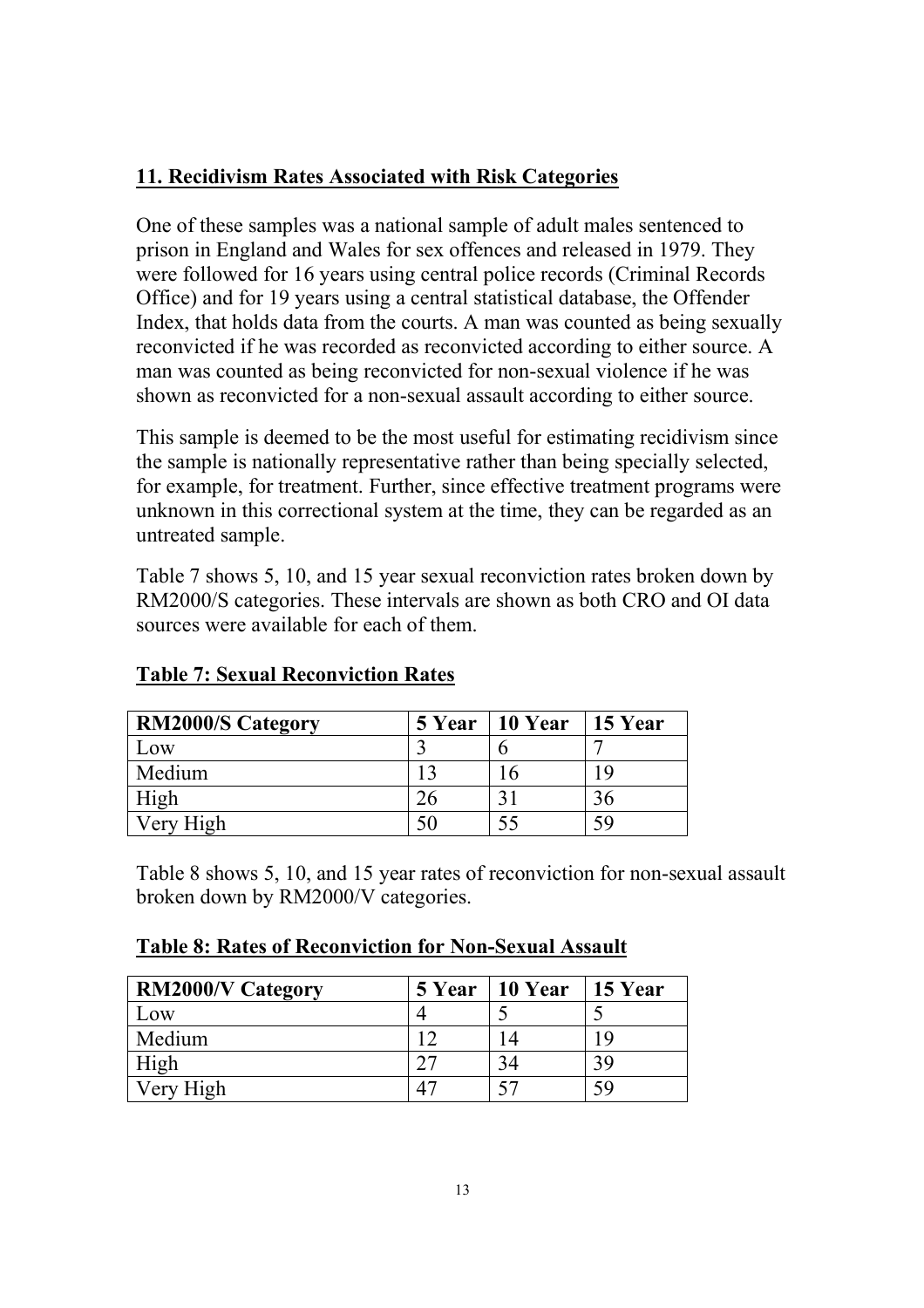Table 9 shows 5, 10, and 15 year rates of reconviction for sexual and other violent offenses broken down by RM2000/C categories.

| <b>RM2000/C</b> | 5 Year | 10 Year | 15 Year |
|-----------------|--------|---------|---------|
| Low             | $7\%$  | 10%     | 10%     |
| Medium          | 23%    | 30%     | 34%     |
| High            | 41%    | 47%     | 54%     |
| Very High       | 63%    | 72%     | 78%     |

Table 9: Rates of Reconviction for Sexual or Other Assaults

These rates reflect the jurisdiction, the era in which these offenders were at risk, and the duration of the follow-up. Varying any of these parameters would likely lead to different reconviction rates. The clear-up rate for sexual offences has declined dramatically in the UK in recent years and so current reconviction rates might be expected to be lower even though there is no reason to suppose that the underlying rate of re-offending has changed.

Hanson, Thornton and Price (2003) considered how the underlying true reoffence rates might be estimated for the four risk categories defined by the S-scale. They determined that you could mathematically project true recidivism rates from observed rates if you knew the average number of persons victimized per year by those offenders who actually offended during the follow-up period and the probability of detection for each new victim. They carried out systematic reviews of the different sources of data available to estimate these parameters. They concluded that re-offenders would on average offend against a new victim every eighteen months and that the probability of detection was around 0.10 (i.e. on average for every 100 victims, there are 10 arrests). These figures are quite conservative in that they do not count some of the less serious sexual offences. This means that projections based on these assumptions will likely underestimate the real rate of recidivism to some degree.

Using the Hanson and Thornton equations, and these parameter estimates, alongside the observed recidivism rates shown in table 7, yields the estimated true recidivism rates shown in table 10. The methodology employed followed Thornton and Hanson (2003) in using the observed recidivism rates to estimate separately for each risk category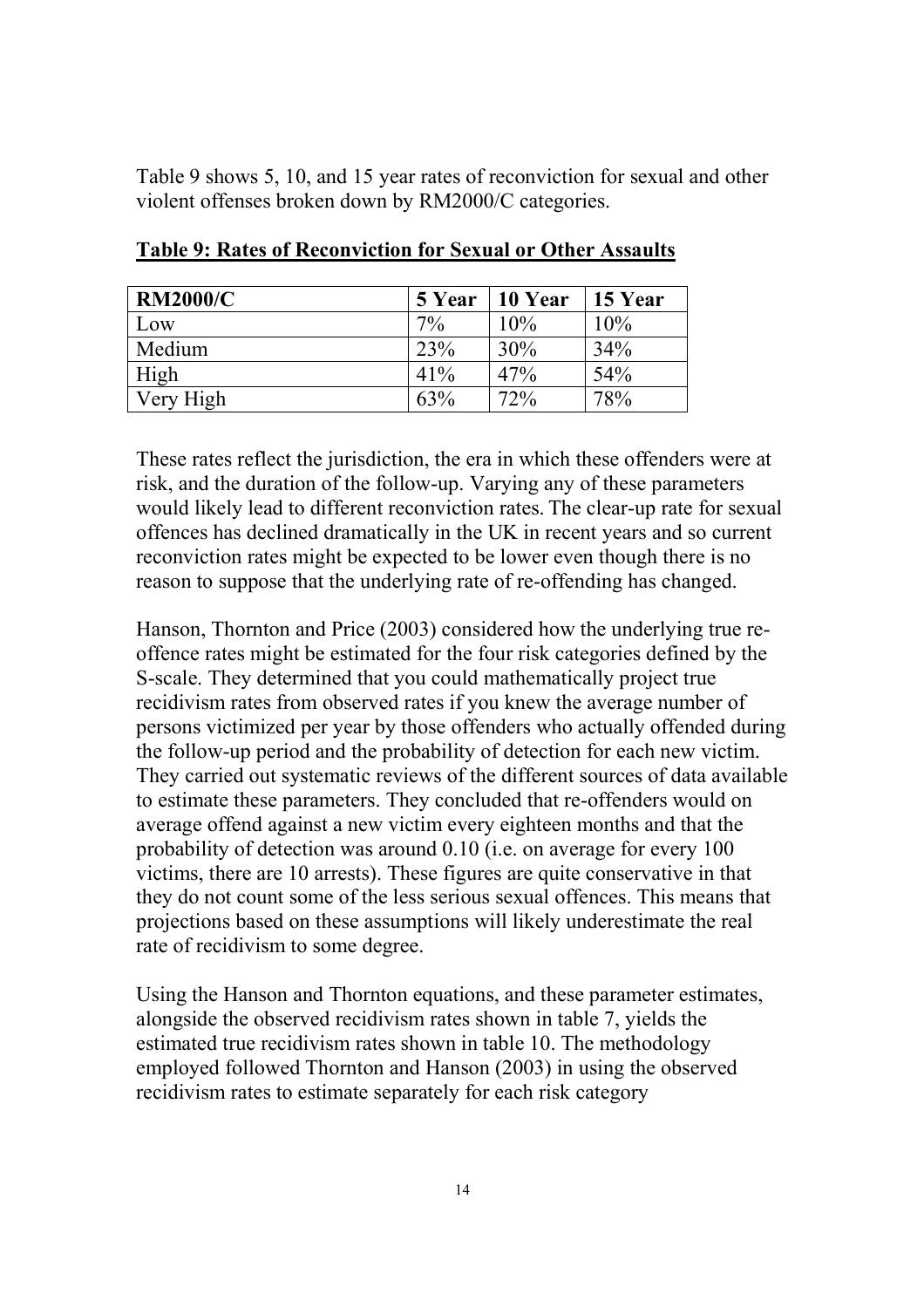### Table 9: Projected True Rates of Sexual Recidivism by S-scale Risk **Categories**

| <b>RM2000/S</b> | 5 Year | 15 Year |
|-----------------|--------|---------|
| Low             | 8%     | 11%     |
| Medium          | 25%    | 29%     |
| High            | 49%    | 55%     |
| Very High       | 85%    | 91%     |

A number of points emerge from this table.

First, offenders in the Low risk category really do seem pretty unlikely to offend against new victims in the fifteen years after release. It should be noted though that this does not necessarily mean that they won't re-offend against an old victim (for example an incestuous father re-offending against his daughter after being returned to the family home).

Second, although a significant number of those in the Medium risk category re-offend, the majority (nearly three-quarters) do not offend against new victims.

Third, offenders in the High risk category offend against new victims at a much more substantial rate. It appears about half of them do so. For this group, a further assessment, attending to psychological risk factors (Thornton, 2002), would seem well warranted to refine the risk evaluation. Intensive treatment interventions aimed at moderating psychological risk factors seem a well justified strategy for this group.

Fourth, virtually all the offenders in the Very High risk category seem to reoffend within fifteen years and indeed most of them re-offend within the first five years of release. Active and pre-emptive risk management seems justified for this group. Although treatment interventions may reduce risk to some degree, with current treatment technology, it is clear that for these offenders a relatively high level of risk is likely to remain even after relatively successful participation in treatment.

The reader is warned that the above paragraphs combine information about projected true recidivism rates with value judgments regarding the seriousness of sexual offences and about the level of risk it is reasonable to expect communities to accept.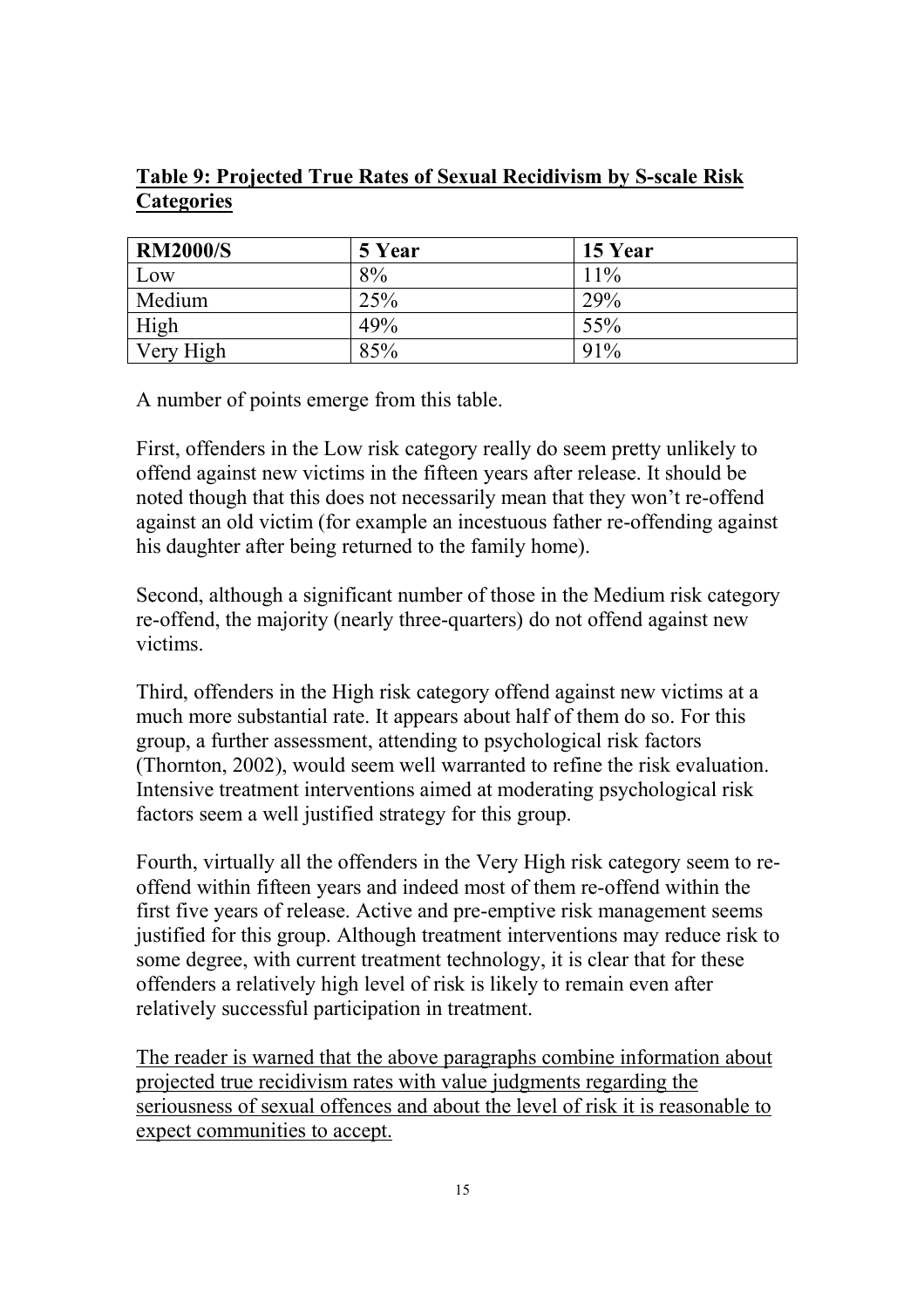### 12. Item Definitions for RM2000

This section provides guidance on how to score each of the items used in the Risk Matrix 2000 scales. Instructions on how to combine them are given in the next section. For ease of use each item is given its own page.

Items are described in the following order.

- Age at Commencement of Risk
- Sexual Appearances
- Criminal Appearances
- Sexual Offenses against a Male
- Sexual Offenses against a Stranger
- Single
- Non-contact Sex Offense
- Violent Appearances
- Burglary

Note that Age at Commencement of Risk is scored in different ways depending on whether it is being used for the S-scale or the V-scale.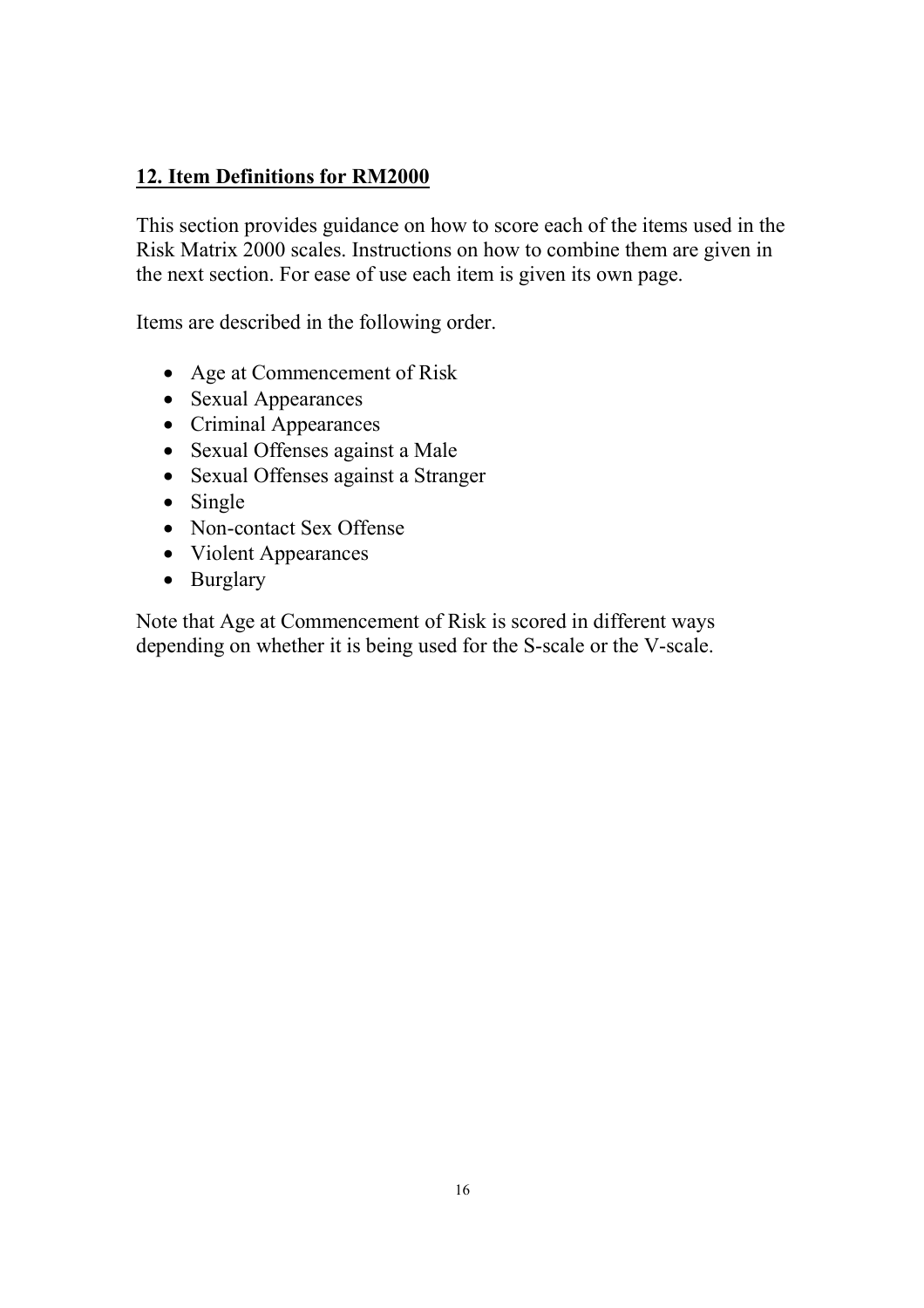#### Age at Commencement of Risk

"Age at Commencement of Risk" refers to the offender's age now if he is in the community, or to the age the offender will be when he is discharged from prison (or from some other secure setting that prevents offending in the community). For prisoners it may be convenient to score it on the basis of two ages – a) his age now, b) the age he will be when he could first be released. If this changes the overall risk classification you should report the results using some form of words like: "If Mr Smith were released tomorrow he would fall into risk category XXX, however, he is not eligible for release until [date] and at that time he will fall into risk category XXX". Researchers using the scale should of course simply use the date of discharge from prison to determine age.

Points are scored differently for age depending on which scale is involved. Table 10 indicates how the points are allocated.

#### Table 10: Points Scored for Each Age Band

| Age                   | $8 - 24$ | $25 - 34$ | 5-44 |  |
|-----------------------|----------|-----------|------|--|
| <b>S-Scale Points</b> |          |           |      |  |
| V-Scale Points        |          |           |      |  |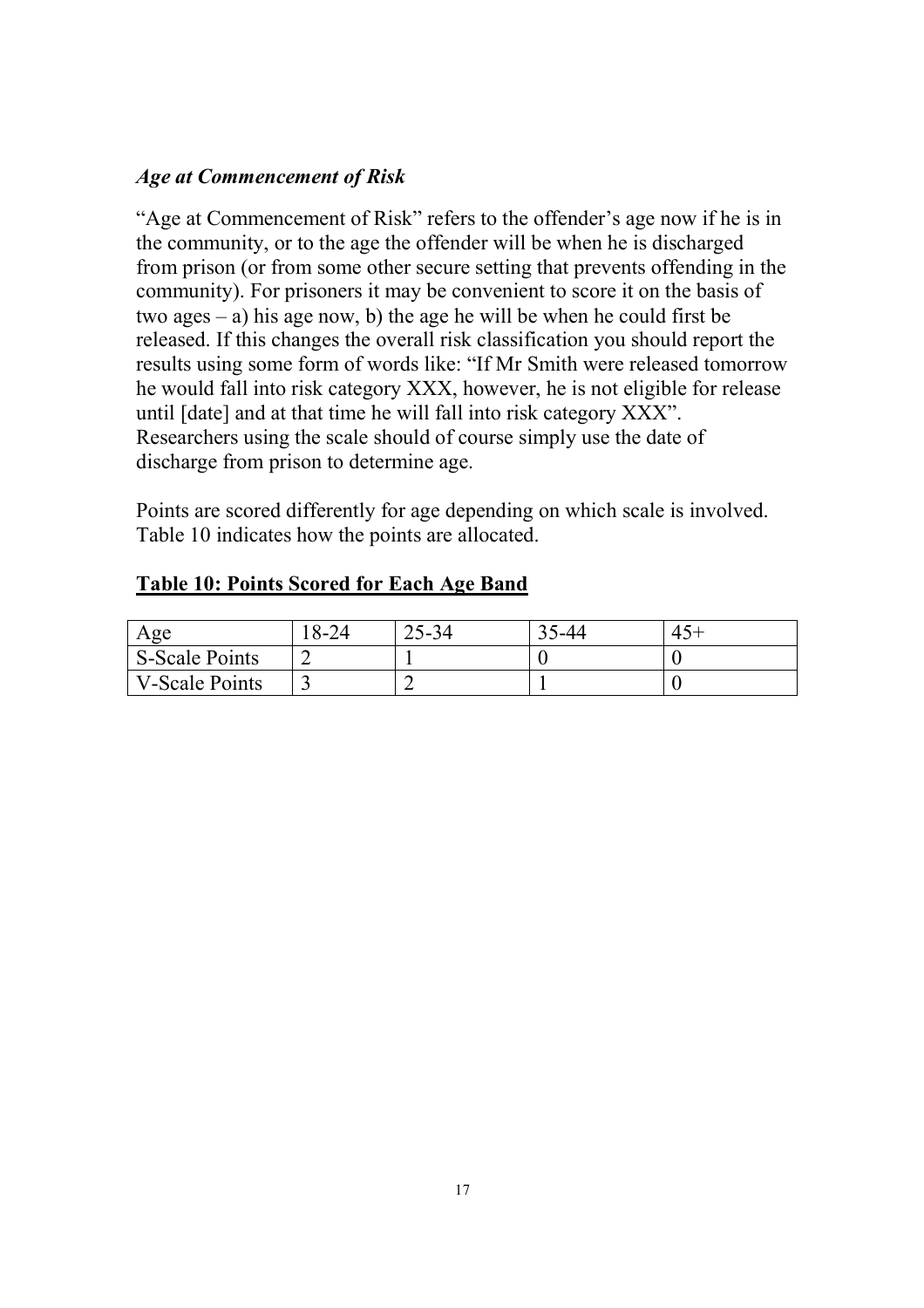#### Sexual Appearances

A sexual appearance is a court appearance for sentencing at which at least one of the offences for which the offender was being sentenced had a sexual element. In the UK, a formal police caution is counted as a court appearance for sentencing.

Offences should be counted as having a sexual element if any of the following criteria are met:

- A. Sexual Abuse of Children: The legal charge for which the offender was being sentenced implies illegal sexual behaviour between the offender and a person under the legal age of consent when the offender was either over the age of consent or (if under the age of consent) at least 5 years older than the victim.
- B. Sexual Assault: The legal charge for which the offender was sentenced implies illegal sexual behaviour in which the offender used force, threats, alcohol or drugs to obtain sexual interaction with the victim without proper consent. Note that the age of the victim is irrelevant for this criterion.
- C. Non-Contact Sexual Offences: This covers illegal sexual behaviour involving; a) flashing (indecent exposure); b) peeping; c) possession or manufacturing illegal pornography; d) obscene telephone calls; e) unwanted obscene suggestions made in person or through other media (telephone; internet).
- D. Offences with a concealed sexual element: This refers to offences where the official legal charge does not imply A, B or C above but the assessor judges that it is more likely than not that the underlying behaviour included A, B or C. Examples would include a rape/murder where the conviction was for murder, or, a sexual assault that was reduced through plea bargaining to some other charge. Illegal non-sexual behaviour motivated by specific and unusual sexual interests would also count as concealed sexual offences. Examples would be a man stealing women's underwear in order to gratify a sexual fetish, a man strangling a woman because doing so gave him sexual pleasure or a man engaged in illegal sexual acts with animals.

There are some marginal offenses that it is difficult to know how to classify. Current guidance is that pimping, kerb-crawling and other prostitutionrelated offenses, and 'failing to register as a sexual offender' should not be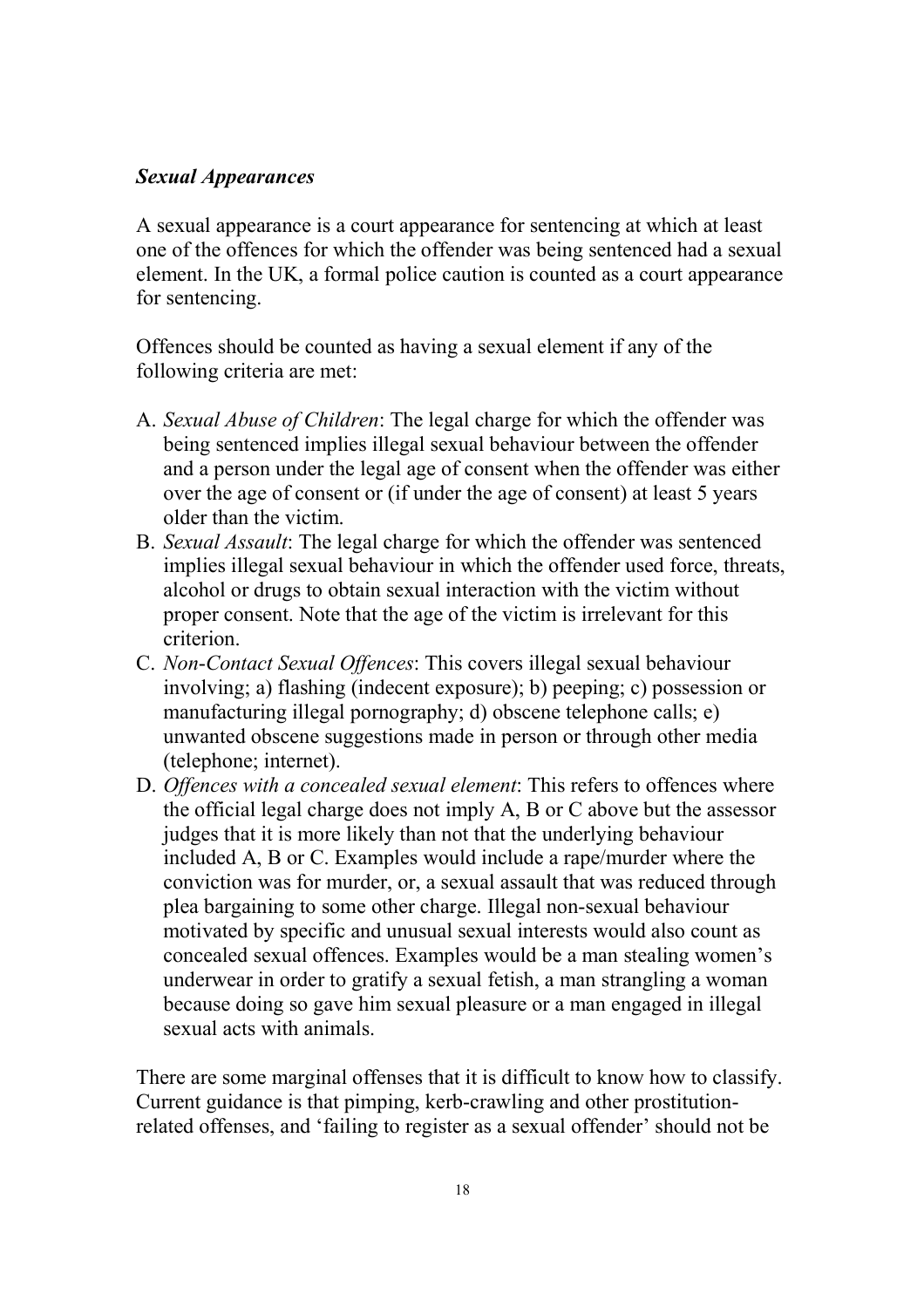counted as sexual offenses when scoring Risk Matrix 2000. While the new offence of meeting a child following grooming is scored as an attempted contact sex offence. There are also new Orders that a court can make that restrict a potential offender from behaviours that are not sexual offences but which are deemed to be linked to sexual offending for that individual. Violation of these Orders has been defined as a criminal offence. Convictions for Violations of these Orders should not be scored as Sexual Appearances but should be scored as Criminal Appearances.

Count sexual appearances as distinct if the later sexual offence occurred after he had been sentenced for the earlier offence. Thus the underlying concept here is persistence in sexual offending after punishment. Note that it is immaterial how many sexual offences are dealt with on a single sentencing occasion.

Example 1: The offender is sentenced for sexual assault in 1985 and then commits another sexual offence in 1986 for which he is sentenced in 1987.

This counts as 2 sexual appearances.

Example 2: The offender is sentenced for sexual assault in 1985 and then he is sentenced in 1987 for a sexual assault that was committed in 1984.

This counts as one sexual appearance.

Example 3: The offender is sentenced in 1985 for 3 sexual assaults and then commits 4 further sexual assaults in 1986 for which he is sentenced in 1987.

This counts as two sexual appearances.

Where information about the dates of offences is not available, a reasonable approximation for this item is to simply count the number of court appearances for sentencing at which at least one offence had a sexual element.

Note that where both the offender and the victim were under the age of consent at the time of an offence and within 5 years of each other in age, whether it is counted as a sexual offence for the purpose of scoring Risk Matrix 2000 will depend on whether the offence is regarded as a sexual assault. Since prosecution is unusual in these circumstances unless there is some element of coercion, the scorer should seek specific information from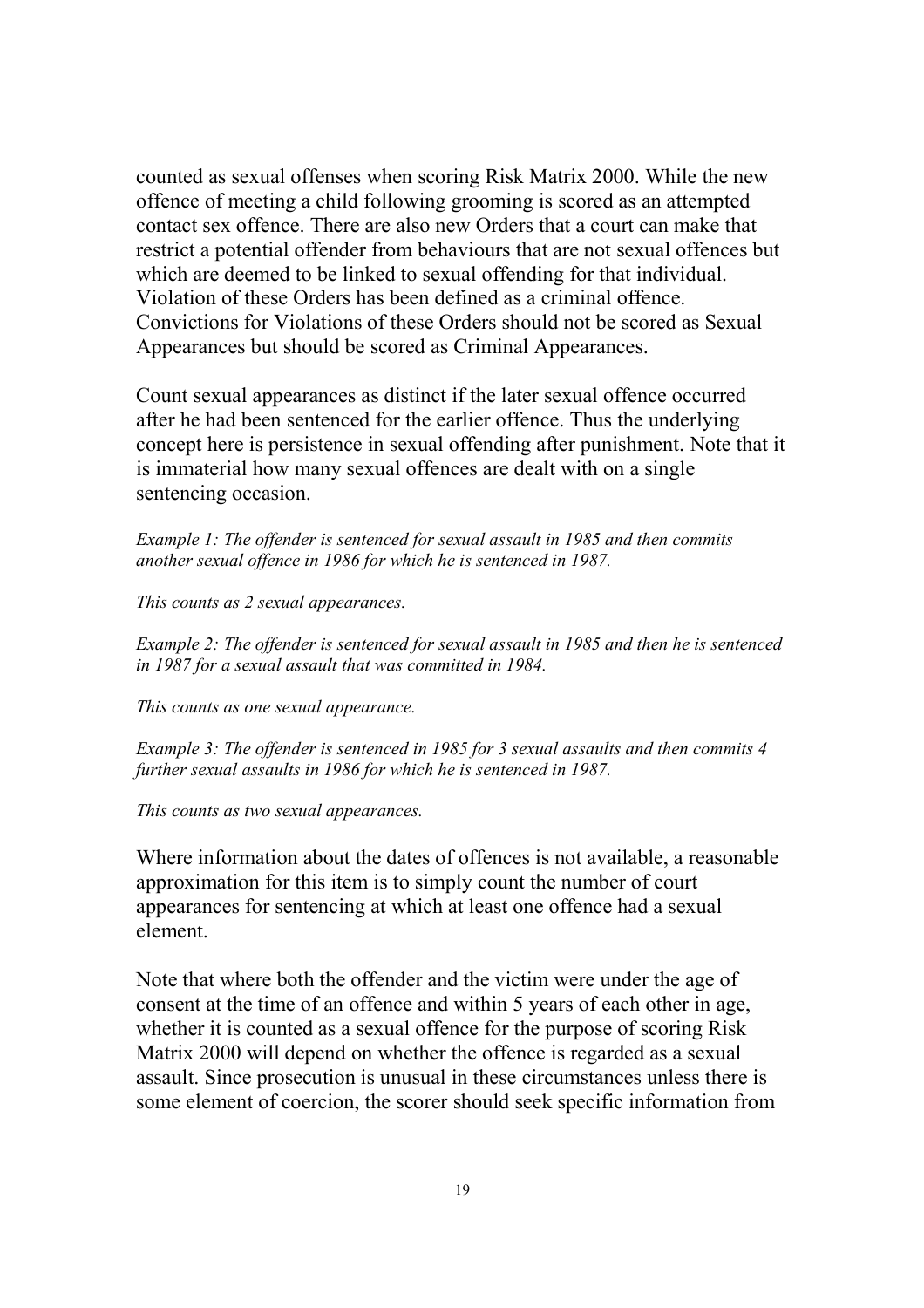the police or some source that is similarly independent of the offender, to confirm that an assault was not involved.

A complication in scoring this item occurs when an offender is arrested (or even convicted) for a sexual offence, released on bail, and then commits and is arrested for another sexual offence while on bail from the first offence. Under Risk Matrix 2000 scoring rules being arrested, or even convicted, is not counted as a Sentencing Occasion. The offender has not been sentenced until the court has imposed a penalty so both offences are treated as part of the same Sexual Appearance.

Sometimes there will be events that are analogous to a Sexual Appearance but which would not have been specifically investigated in the original research. These include sanctions imposed by military courts; religious authorities that respond to priests who have engaged in sexual abuse by removing them from their positions, requiring them to go through sex offender treatment, and warning their religious superiors about their past offending; and sanction imposed by professional bodies (for example on doctors). Where the offender's behavior was clearly a sexual offense that has been detected and sanctioned by such authoritative bodies, then the evaluator may reasonably choose to interpret this as the equivalent of a Sexual (and Criminal) Appearance. Deciding whether such an analogy is appropriate in an individual case involves an element of professional judgment. In reporting the result, for example to a court, it is recommended that the evaluator explain the basis for their judgment that the events they are relying on involved "persistence after punishment" similar to that involved in an ordinary sentencing occasions.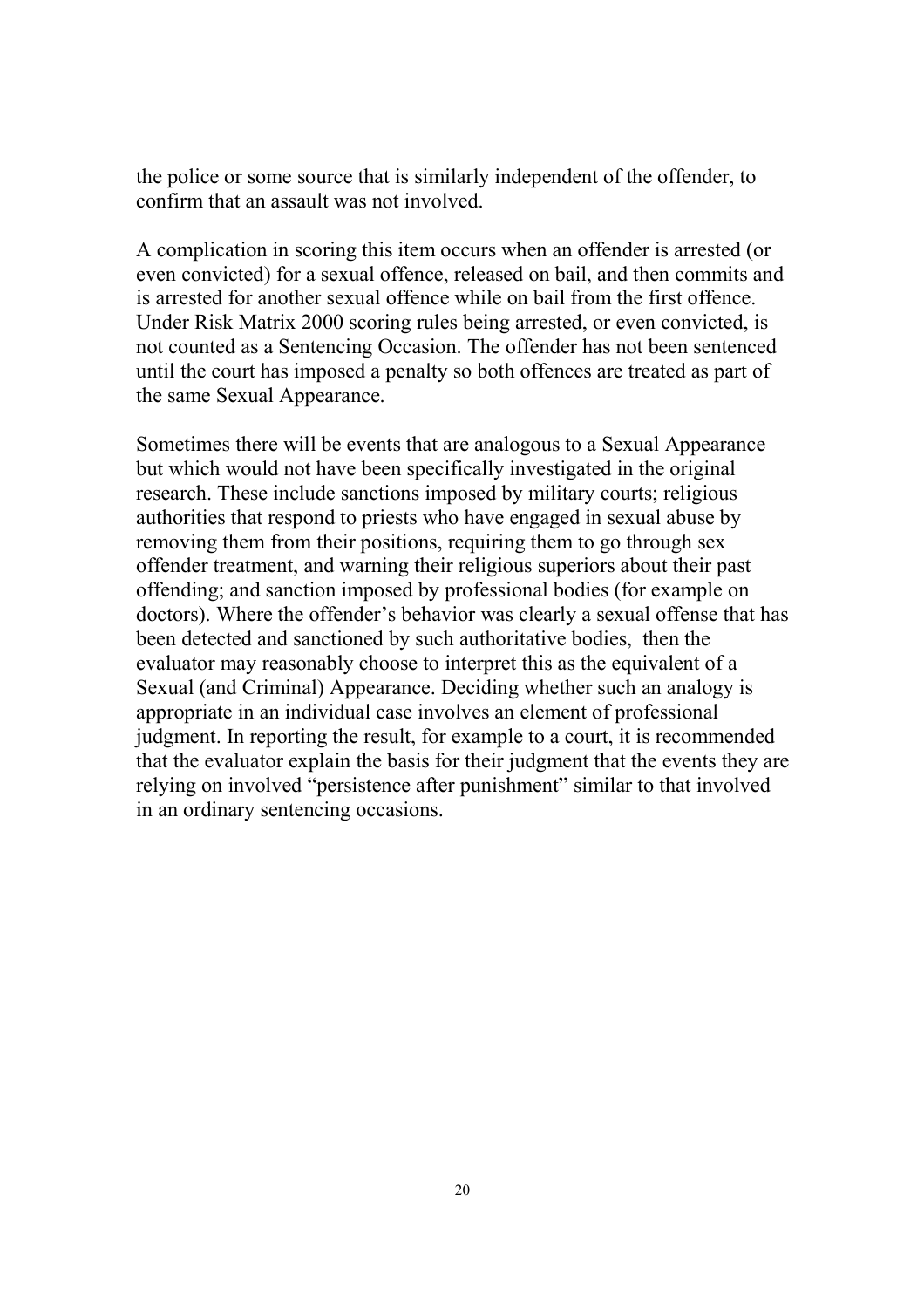#### Criminal Appearances

A Criminal Appearance is a court appearance for sentencing at which at least one of the offences for which the offender was being sentenced was a significant criminal offence.

A significant criminal offence is defined here as one where the court could impose a custodial penalty or community supervision. Note that "could" means that this penalty is available to the courts, not that it was actually imposed in this case. Parking offences, speeding, and other minor driving offences are not treated as significant criminal offences.

As with sexual appearances, to count as a new criminal appearance, at least one of the criminal offenses dealt with on the new sentencing occasion must have been committed after the last sentencing occasion.

Note that if something is a Sexual Appearance it is by definition also a Criminal Appearance. A formal police caution is counted as a court appearance for sentencing

There are some offenses that have not resulted in convictions but which have been scored as a Sexual Appearance. Where you score some event as a Sexual Appearance you should always also count it as a Criminal Appearance.

Note that convictions for pimping, kerb-crawling, prostitution-related offenses, and Violation of the new Orders referred to in the section on Sexual Appearances should all be scored as Criminal Appearances.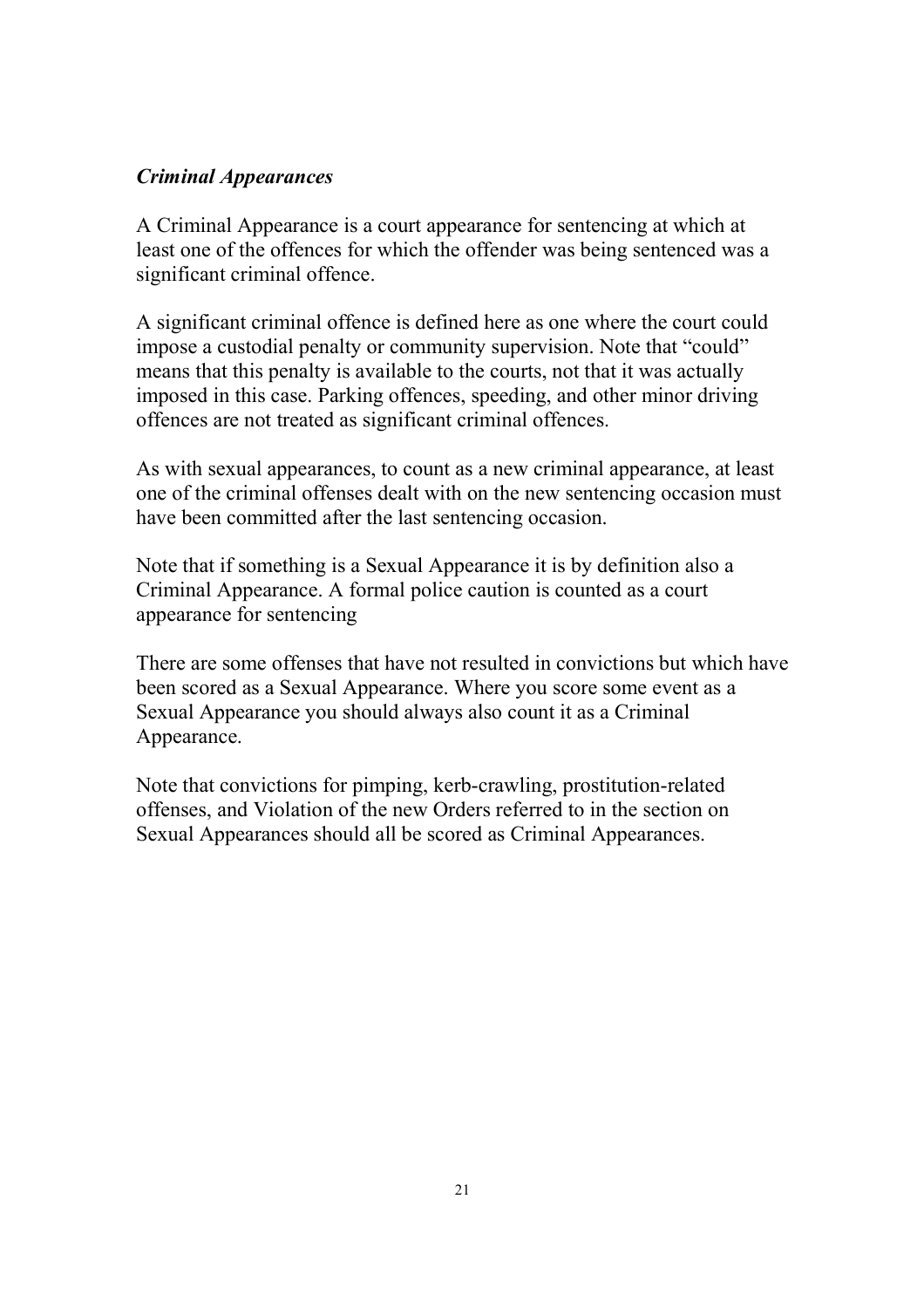#### Sex Offenses against a Male

In scoring this item count any conviction for a contact sex offence that involves a male victim.

Also count non-contact sex offences involving male victims if the sexual behaviour involved was clearly and deliberately directed at a male. For example, indecent exposure to a group containing males and females would not count, as the males may have only been incidentally present.

Similarly a conviction for possession of illegal pornography that included pictures of males and females would not normally be scored under this item unless there was evidence that the offender had deliberately sought images of males.

Offences against animals are not used to score this item.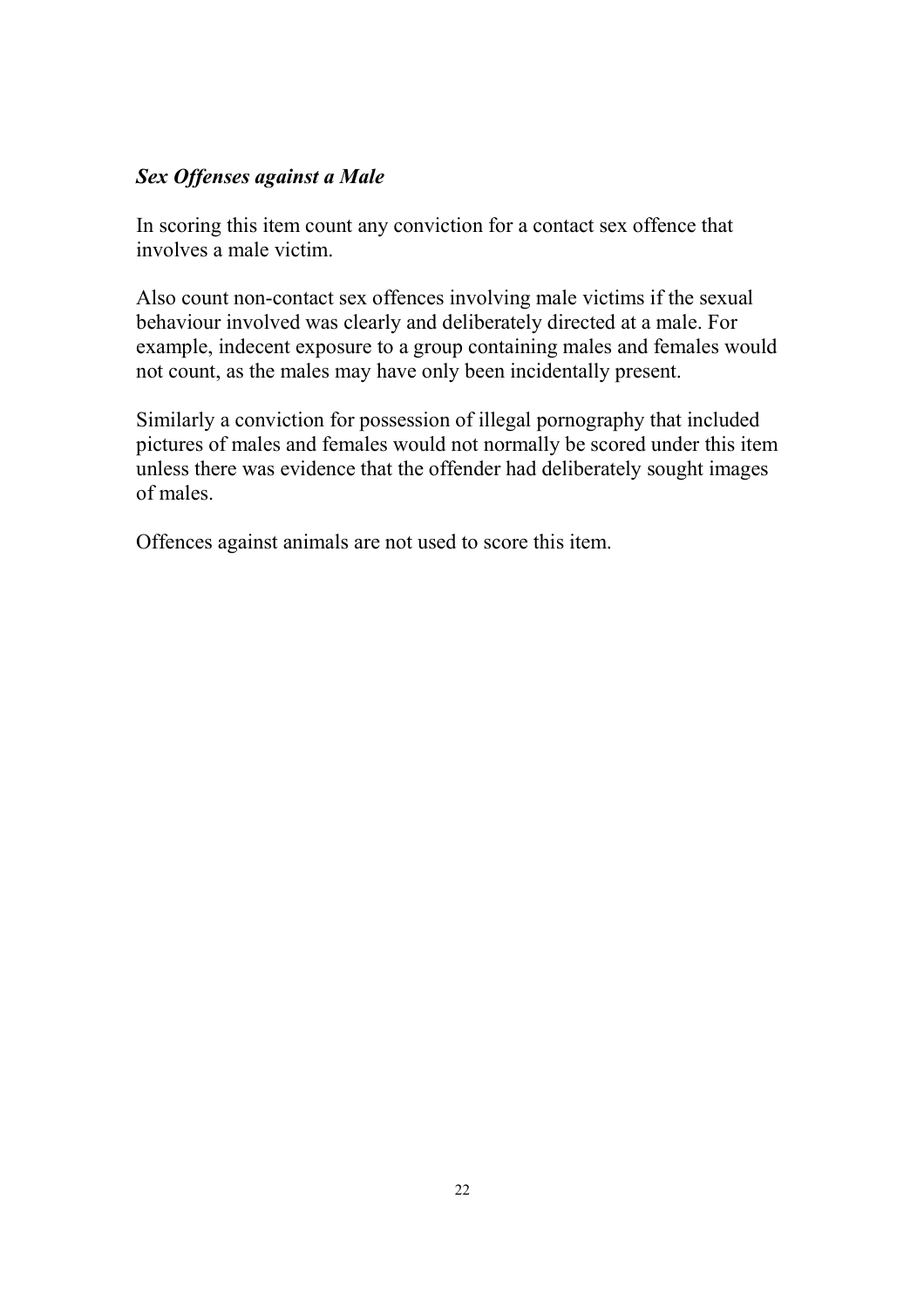#### Sex Offences against a Stranger

Count any conviction for a sexual offence against a stranger.

A victim counts as a stranger if either the victim did not know the offender 24 hours before the offence or the offender did not know the victim 24 hours before the offence

"Knowing" minimally involves having physically met, had a conversation with, and being able to recognize the other person.

Offences against animals are not used to score this item.

Do not score this item on the basis of the possession, viewing or downloading of child pornography.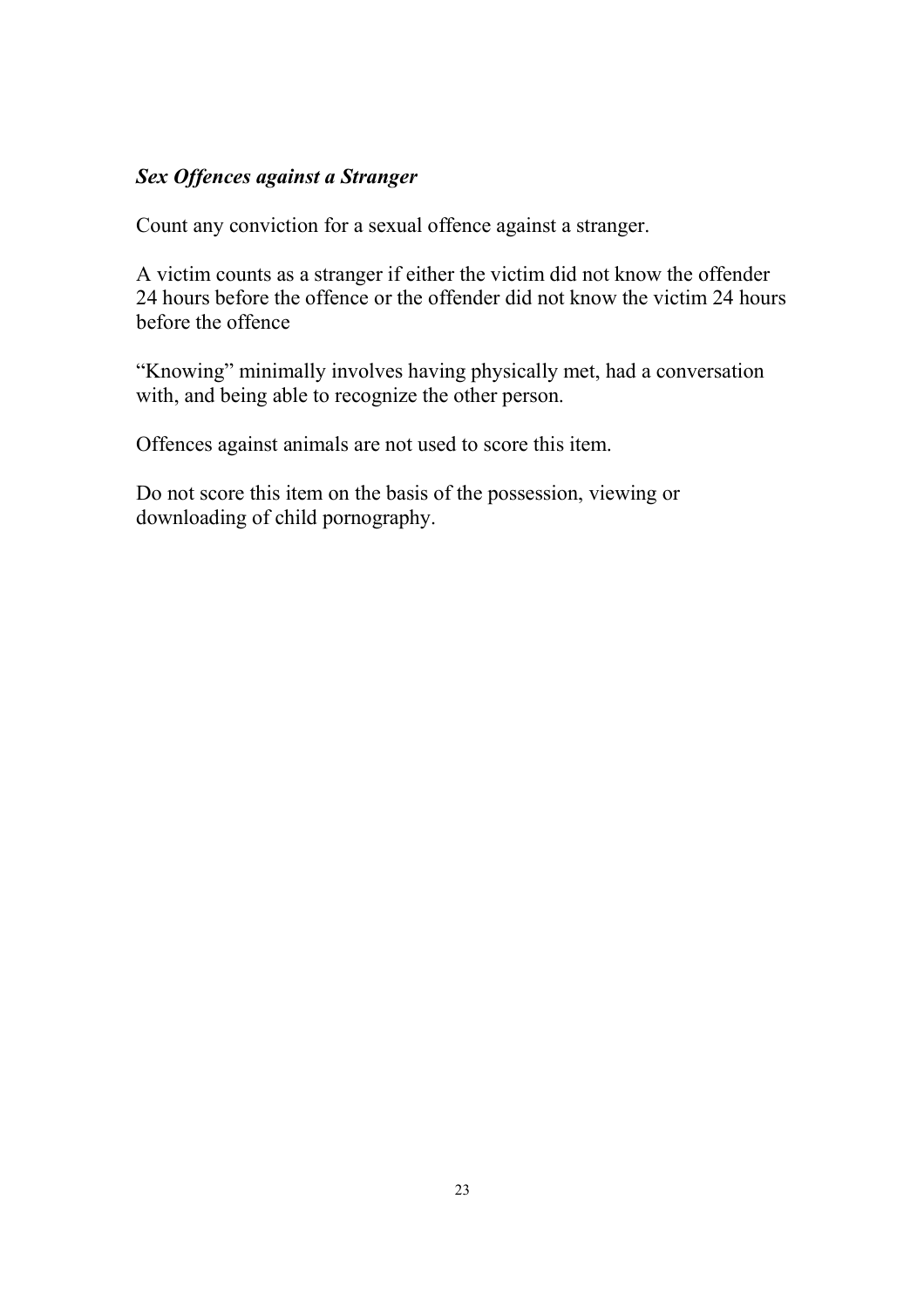#### Single

Count as single if never married. Count as "married" if, as an adult, ever lived in a marriage-like relationship with another adult for at least 2 years. The 2 years must be continuous with the same partner. Thus common-law marriages and stable same-sex relationships count as marriage for this purpose. If an offender claims a marriage or marriage like relationship and there is some reason to doubt this claim, then only treat him as married if there is some documentation to substantiate this. Examples of acceptable documentation include a marriage license or a contemporary probation or police report that describes the offender's relationship at the time that relationship was current.

If the offender has lived in a "marital" type relationship, but sexually abused children within that family, whether or not he counts as Single will depend on how soon after starting to live in a marital relationship he began to abuse the children. If he lived in a marital type relationship for at least 2 years prior to the abuse commencing then count him as having been married. If he started abusing the children within less than 2 years of the marital type relationship beginning, then he should be scored as Single.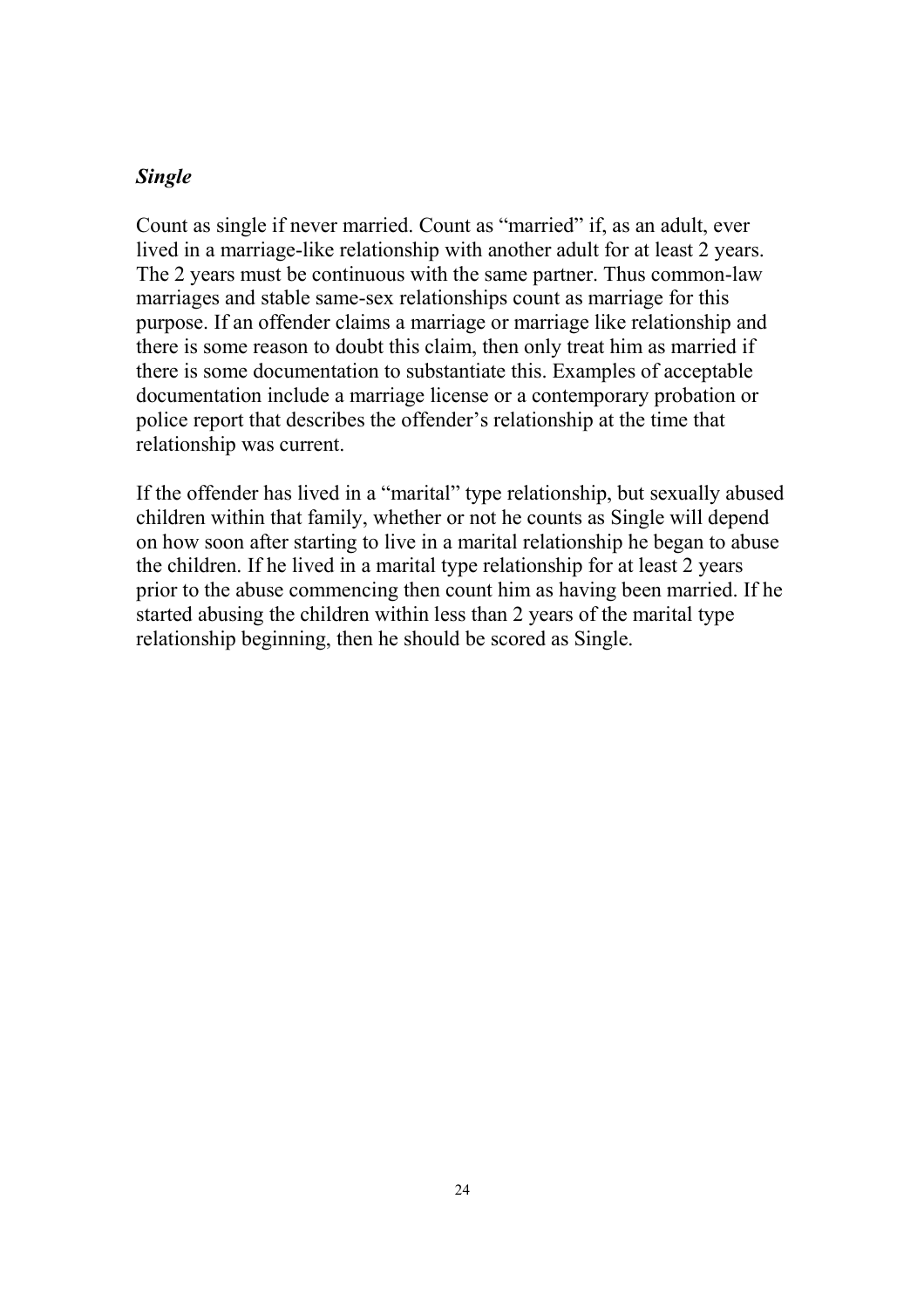#### Non-Contact Sex Offence

This covers convictions for illegal sexual behaviour involving:

- a) Flashing (indecent exposure);
- b) Peeping;
- c) Possession or manufacturing illegal pornography;
- d) Obscene telephone calls;

e) Unwanted obscene suggestions made in person or through other media (telephone; internet).

Do not score one of these offences as "Non-Contact" if they occurred incidentally in the course of committing or attempting a contact offence.

Also do not score as "non-contact" if the underlying behaviour was a contact offence and plea-bargaining or some similar process led to a conviction for a non-contact offence.

Where there is a sexual offense that does not involve physical contact, and is not on the list (a to e) above, you should score it as Non-contact only if the underlying behavior speaks to the presence of a Paraphilia and is of a kind known to occur at a relatively high rate.

If the offender's only sexual offense is an Internet sexual offense, do not score Non-Contact, regardless of the nature of this offense. If the offender has both an Internet offense and a non-Internet offense then consider the nature of both offenses in determining whether any offense was a Noncontact.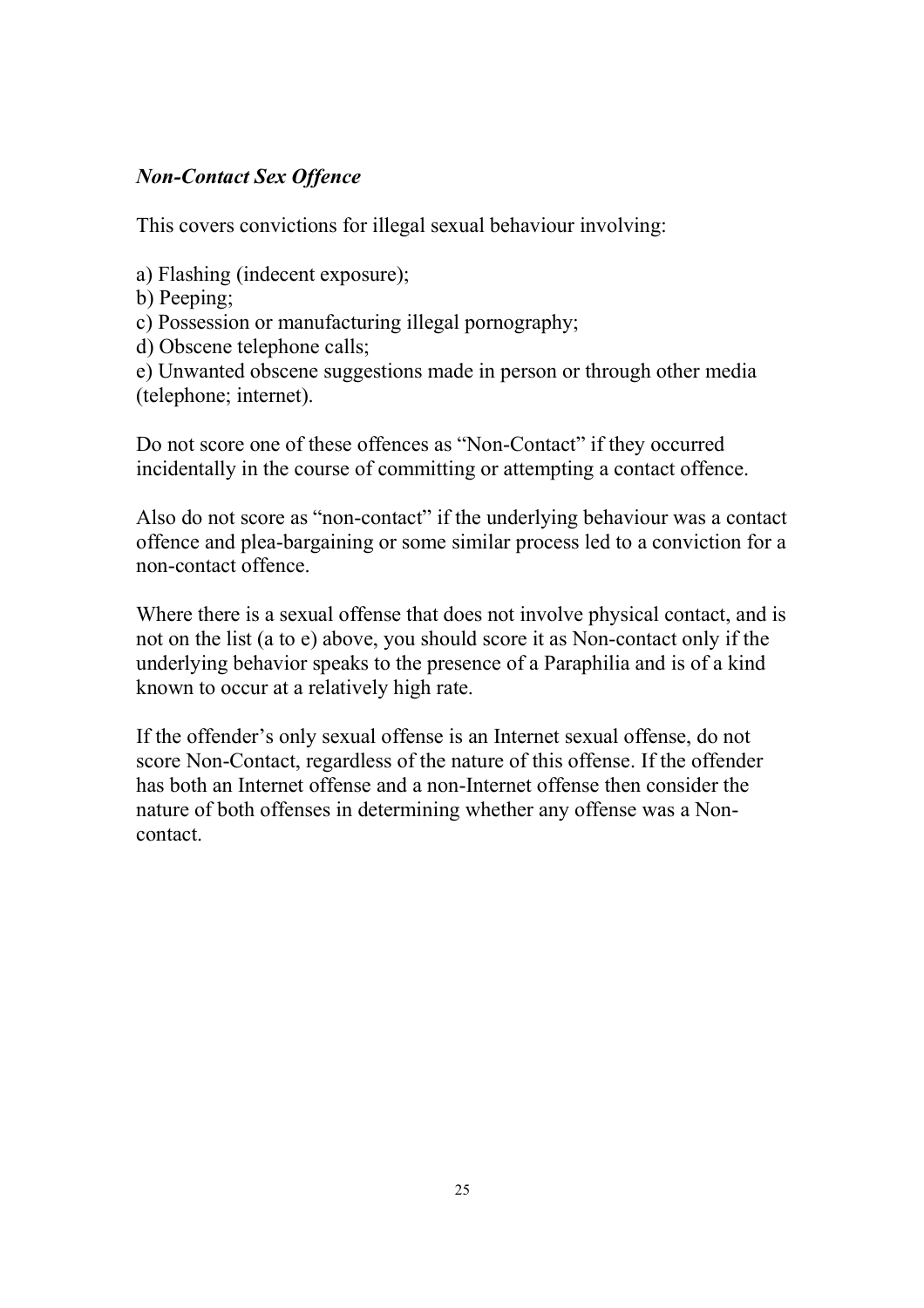#### Violent Appearances

A violent appearance is a court appearance at which the offender was sentenced for a non-sexual violence charge. Count as a violence charge any offence whose legal definition implies the use or threat of force against the person but do NOT score charges that solely imply sexual violence under this item.

Thus Murder, Manslaughter, Wounding, Assault, Robbery, Arson, and Abduction would be scored. Also treat Cruelty to Animals as a non-sexual charge (unless it had a sexual motive).

Formal charges like rape, sexual assault, indecent assault, etc would not be scored under this item.

Similarly, Damage / Vandalism would not be scored (this is force against property, not people).

Charges like burglary, theft, stealing cars etc would not be scored though Aggravated Burglary does involve physical force against a person and so should count as a Violent Appearance.

Possession of a firearm would be scored as Non-Sexual Violence if the firearm was being carried in a context that implied a reasonable possibility of its being used against a person (for example: a firearm carried during a burglary) but not scored if the weapon was clearly kept only for hunting.

Note that a conviction for Murder where examination of the scene of crime and forensic evidence indicated that the victim had also been raped would be scored both as a Sexual Appearance and as a Violent Appearance. However, a conviction for Rape at which the offender had been exceptionally brutal but in which there were no charges other than Rape related to these activities would be scored as a Sexual Appearance but not as a Violent Appearance.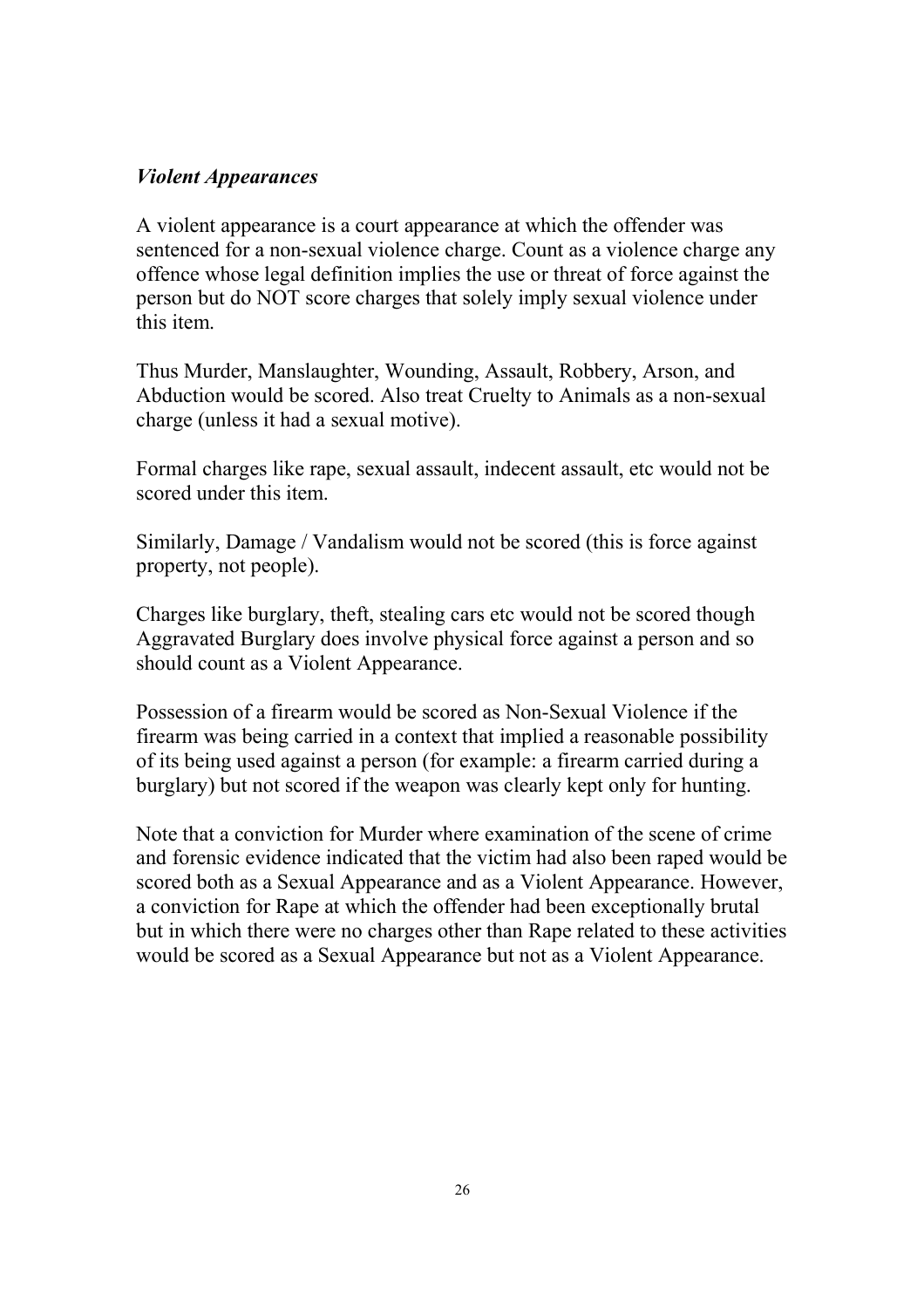## Any Burglaries

Any convictions for illegally breaking into a building. This includes both breaking into homes and breaking into commercial premises (shops, factories, warehouses) and into other buildings (e.g. a school).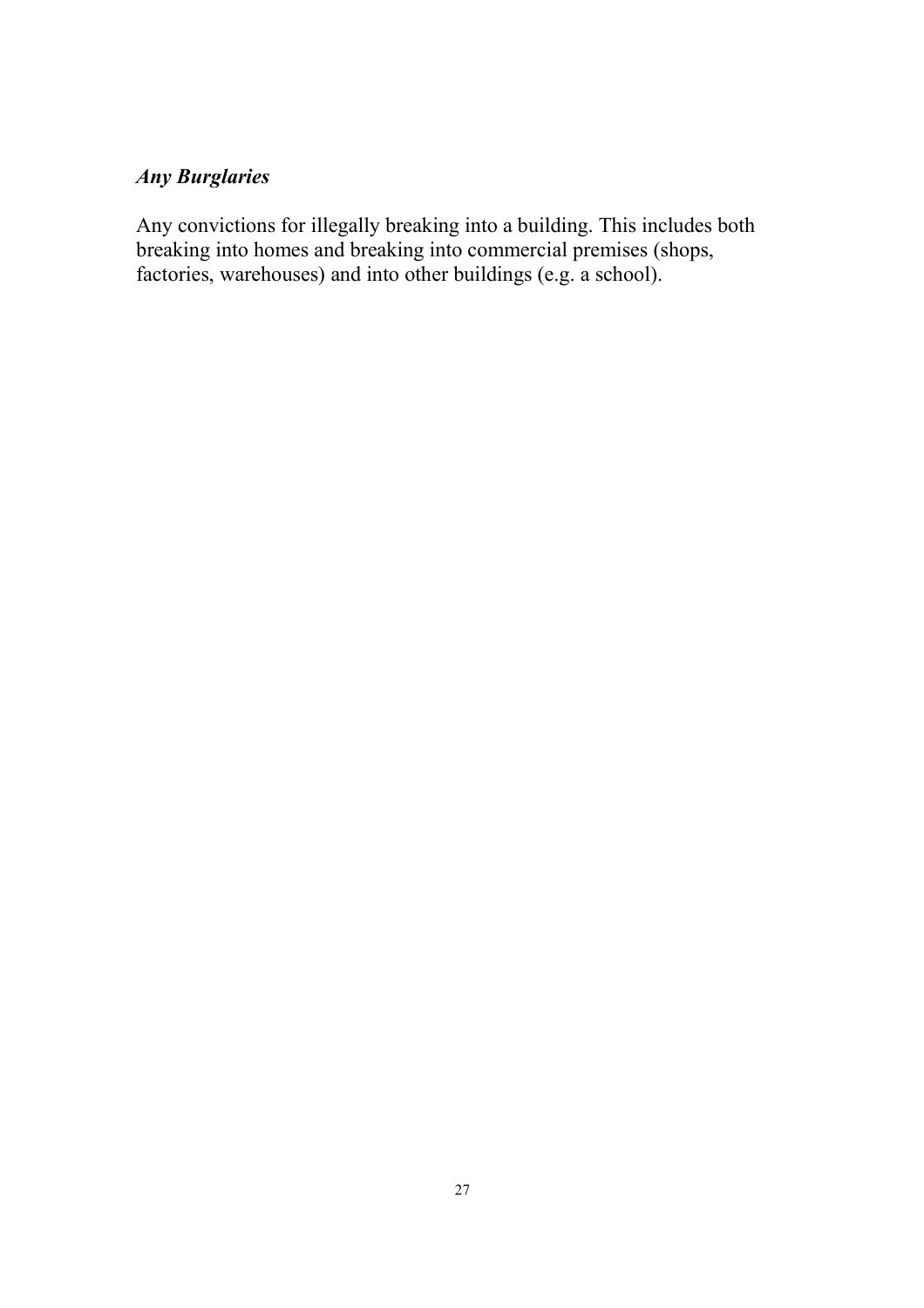#### 13. Instructions for Scoring RM2000/S

This scale involves two steps. Instructions on the scoring of individual items are given in more detail in an earlier section.

Instructions on scoring step one are given in table 11.

#### Table 11: Step One of RM2000/S

| Age                       | $18-24 = 2$ points; $25-34 = 1$ point; Older = 0 points         |
|---------------------------|-----------------------------------------------------------------|
| <b>Sexual Appearances</b> | $1 = 0$ points; $2 = 1$ point; $3,4 = 2$ points; $5 + 3$ points |
| Criminal Appearances      | 4 or Less = 0 points; 5 or more = 1 point                       |

Points accumulated across these three items are then turned into four risk categories using table 12.

#### Table 12: Step One Categorization

| Category | <b>Points</b> | Label     |
|----------|---------------|-----------|
|          |               | LOW       |
|          | $-2$          | Medium    |
| Ш        | 3-4           | High      |
|          | 5-6           | Very High |

Instructions for scoring Step two are given in table 13.

#### Table 13: Step Two: Aggravating Factors

| <b>Aggravating Factors</b>     | <b>Scoring</b>       |
|--------------------------------|----------------------|
| Male Victim of Sex Offence     | $No = 0$ ; $Yes = 1$ |
| Stranger Victim of Sex Offence | $No = 0$ ; $Yes = 1$ |
| Single (Never Married)         | $No = 0$ ; $Yes = 1$ |
| Non-Contact Sex Offence        | $No = 0$ ; $Yes = 1$ |

Put risk up one category if Step Two score = 2 or 3. Put up two categories if score = 4. Do not change Step One Risk Category if score = 0 or 1.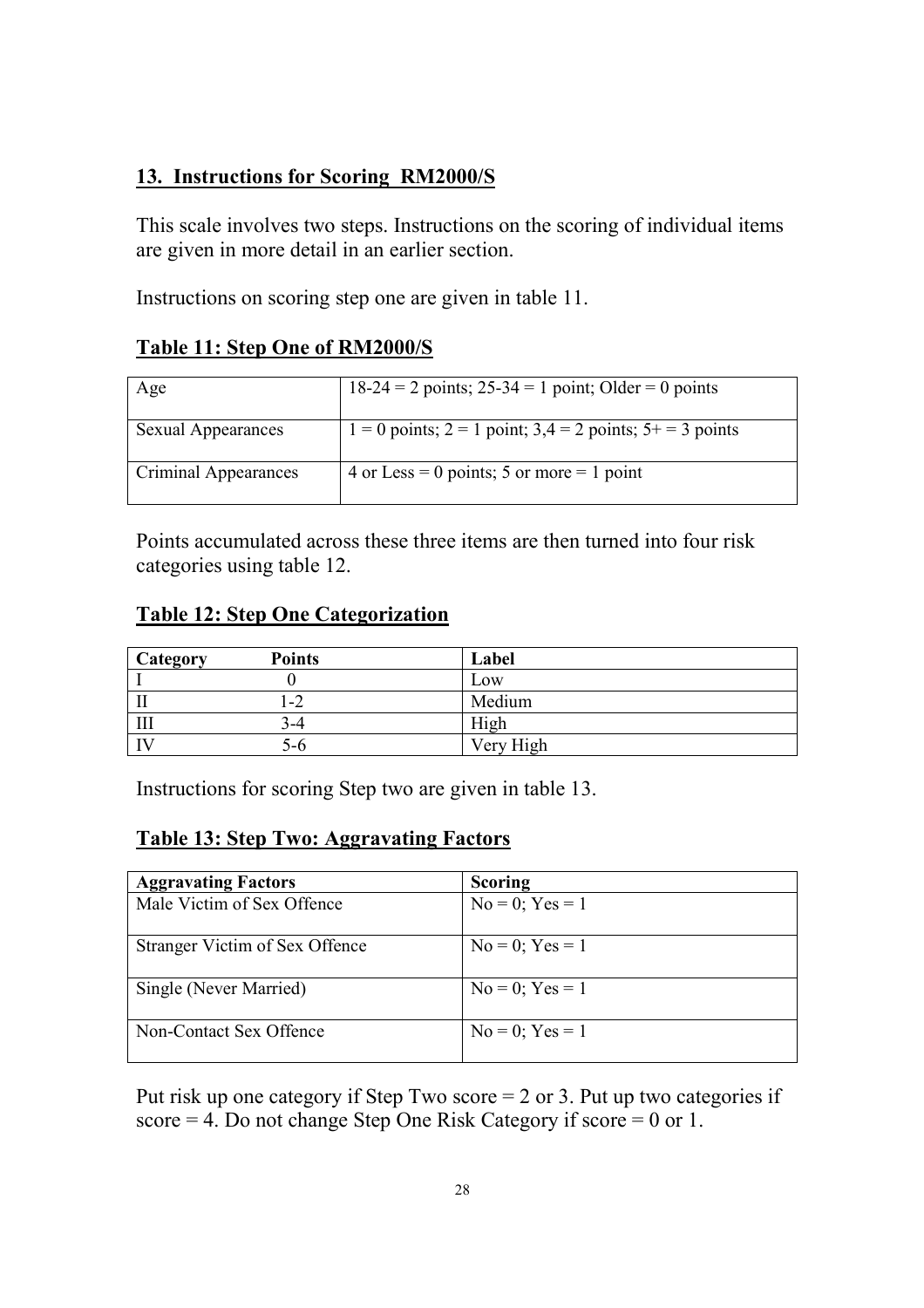### 14. Instructions for Scoring RM2000/V

This scale involves just one step, and three items. Points are assigned for each item as indicated in table 14.

## Table 14: Points Assigned for RM2000/V Items

| <b>Risk Factor</b>  | <b>Points Assigned</b>                                           |
|---------------------|------------------------------------------------------------------|
| Age                 | 18 to 24 = 3 points; 25 to 34 = 2 points; 35 to 44 = 1 point     |
| Violent Appearances | $0 = 0$ points; $1 = 1$ point; $2,3 = 2$ points; $4+ = 3$ points |
| Burglary            | None = 0 points; $Any = 2 points$                                |

Points accrued from each item are summed and V-scale categories assigned as indicated in table 15.

## Table 15: RM2000/V Categorization

| Category     | <b>Points</b> | Label     |
|--------------|---------------|-----------|
|              | $0 - 1$       | Low       |
| $\mathbf{I}$ | $2 - 3$       | Medium    |
| III          | $4 - 5$       | High      |
| IV           | 6+            | Very High |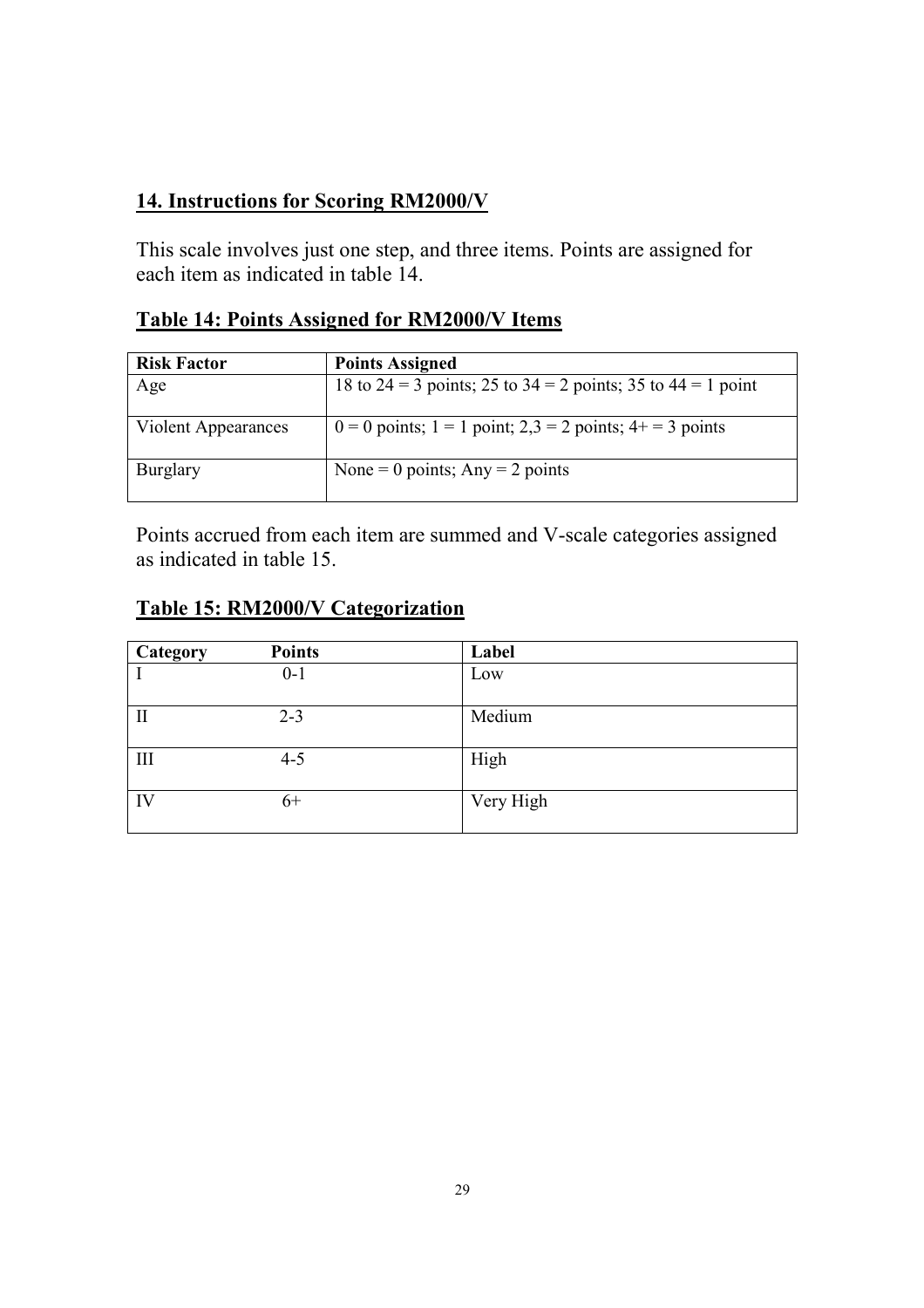### 15. Instructions for Scoring RM2000/C

Combining the categorizations from the other two scales produces categorization on this scale. Assign C-scale points according to the categorizations on the S and V scales as indicated in table 16.

### Table 16: Deriving C-Scale Points from S and V Scale Categories

| <b>S</b> or V Categories |  |  |
|--------------------------|--|--|
| C Points assigned        |  |  |

Sum C-scale points assigned from S and V scales. Then assign C-scale categories as indicated in table 17.

| <b>Score on C Scale</b> | Label     |
|-------------------------|-----------|
| $\theta$                | Low       |
| $\mathbf{1}$            | Medium    |
| $\overline{2}$          | Medium    |
| $\overline{3}$          | High      |
| $\overline{4}$          | High      |
| 5                       | Very High |
| 6                       | Very High |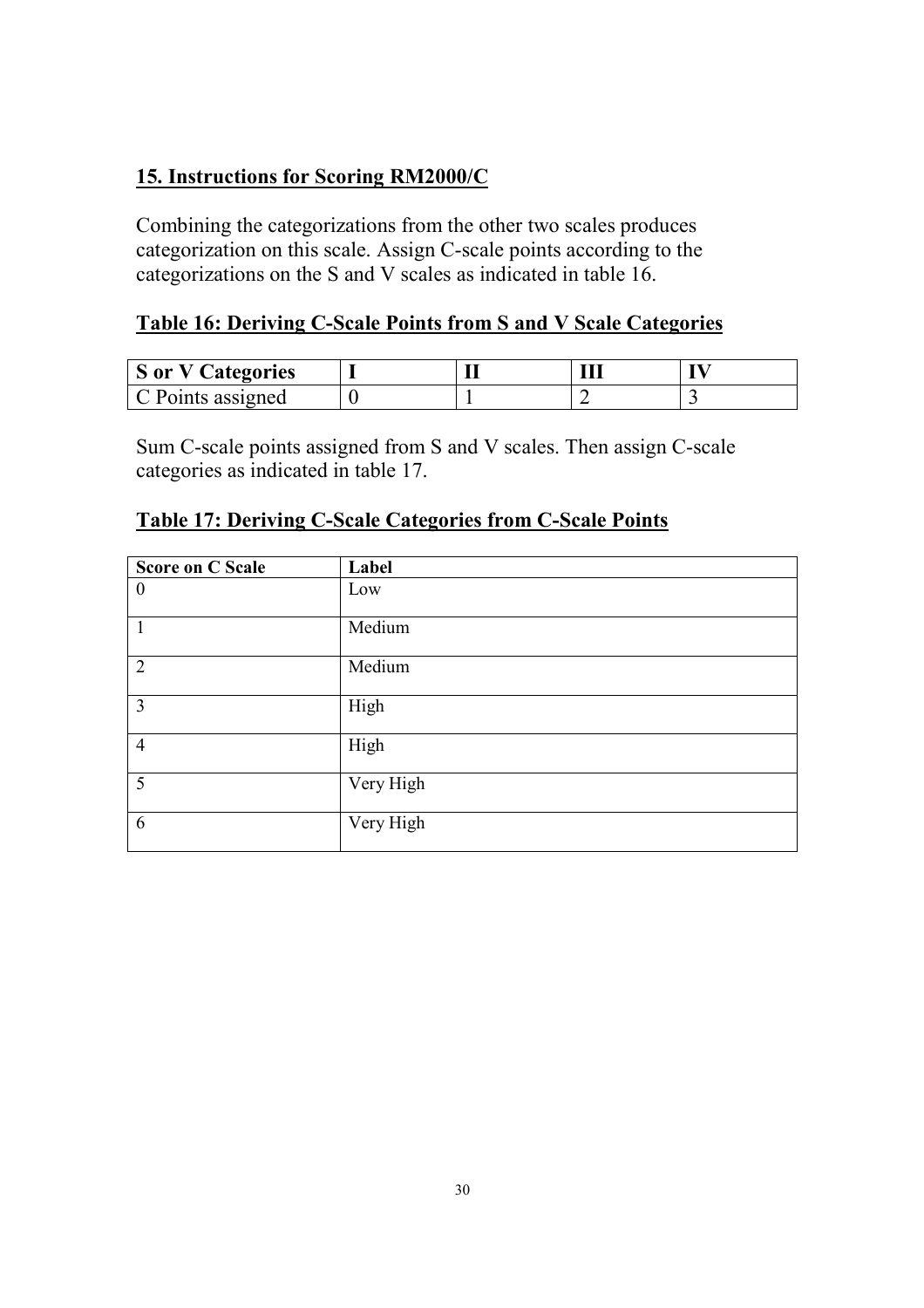#### 16. Interpreting Risk Matrix 2000 Scales

As indicated earlier, the RM2000 risk categories can usefully be thought of as ordered along the risk continuum. The higher numbered categories identify groups of men at a relatively higher risk of being reconvicted for sexual offenses (S-scale), non-sexual violence (V-scale), or overall violence (C-scale).

The scales are most appropriately used to concentrate scarce resources on those who collectively present the greatest risk to the community. These scarce resources might consist of more time in prison (e.g. parole decisions), more intensive treatment interventions, or more intensive supervision arrangements.

Risk Matrix score categories have been given labels (Low, Medium, High, and Very High). Applying labels of this kind represents a value judgment that is relative to a practical purpose. In calling a risk "high" we are implying that it is sufficiently high to be worth worrying about, taking action, etc. The practical purpose here is dividing convicted sexual offenders into groups that represent different levels of risk to the community.

Risk Matrix 2000 risk categories are based on static risk factors: simple facts about the offender's past that are known to have a statistical relationship to reconviction rates. A comprehensive risk assessment may also consider the possible effects of completion of treatment, long-term psychological risk factors, and acute risk factors.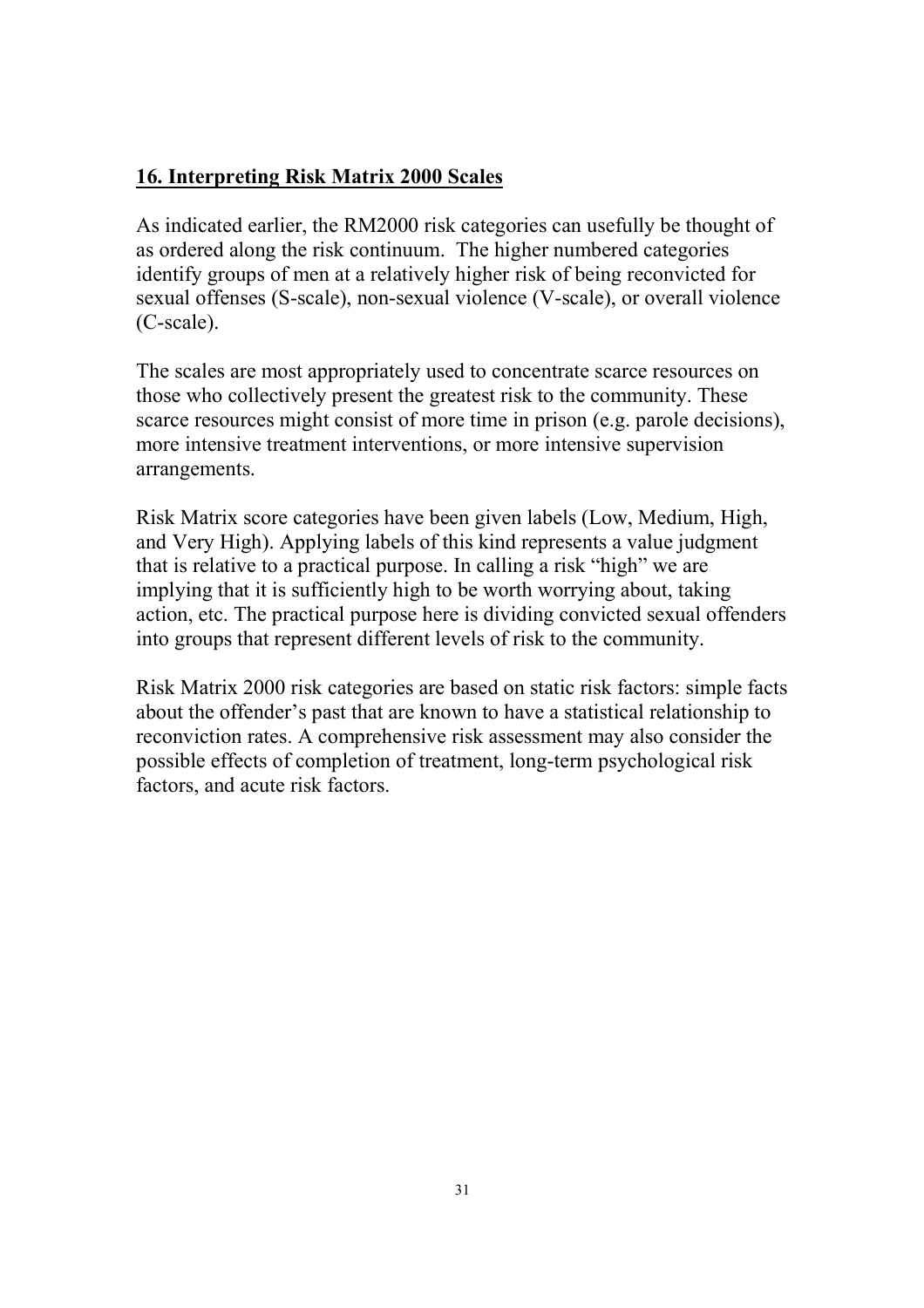## 17. Applying RM2000/S with Marginal Cases

Application of RM2000 with most convicted sexual offenders is straightforward. Offenders like them were well represented in the samples used to derive or test RM2000 and it is reasonable to expect the results obtained in these research samples to be relevant in assessing their risk of sexual recidivism. There are other groups of sexual offenders for whom RM2000 is clearly not applicable. Examples would be young adolescent sexual offenders or female sexual offenders. Between these groups are marginal cases where there are some grounds for expecting RM2000 to be applicable but also some grounds for questioning its applicability. This section identifies some of these marginal groups and gives guidance on when and how to apply RM2000 with them.

The following marginal groups are considered.

- $\triangleright$  Sexual Murderers
- $\triangleright$  Internet Only Offenders
- $\triangleright$  Mentally disordered offenders
- $\triangleright$  Low functioning offenders
- Older adolescent offenders
- $\triangleright$  Older adult offenders

Before considering these groups in particular it is useful to articulate some general principles. Six principles are followed.

First, how well represented was this kind of offender in the samples used to develop or test RM2000.

Second, how well represented was this kind of offender in samples used to develop or test closely similar actuarial risk assessment instruments.

Third, how well represented was this kind of offender in studies that supported the predictive value of the dimensions that underlie RM2000 and similar actuarial instruments (sexual deviance; antisociality; immaturity).

Fourth, are there theoretically plausible or empirical reasons for supposing that the underlying dimensions would have a different predictive value for this kind of marginal case?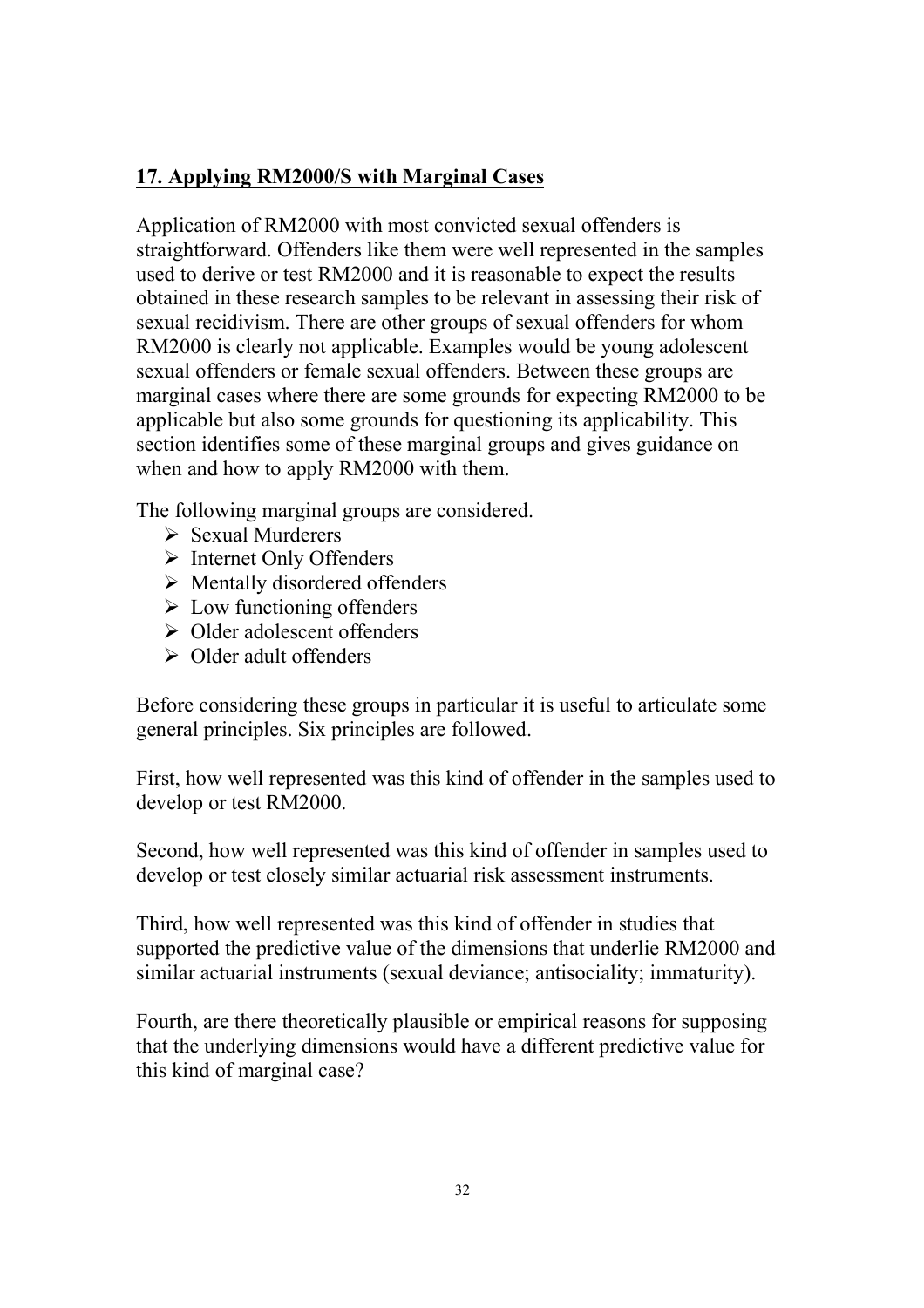Fifth, are there theoretically plausible or empirical reasons for supposing that the items used by RM2000 to index these dimensions will be less good at doing this for this kind of marginal case?

Sixth, are there theoretically plausible or empirical reasons for supposing that this kind of marginal case will have a recidivism rate that is distinctively different from that which would be expected on the basis of the RM2000 risk category into which they fall.

How "well represented this kind of offender" was in research studies is a matter of degree. It is worth distinguishing several points on the continuum of "well-representedness".

At one extreme the kind of offender has been broken out as a separate subgroup and analyses of predictive accuracy run specifically for this subgroup. For example, if "the kind of offender" is extra-familial childmolester then the question would be has predictive accuracy been assessed for samples of offenders composed solely of extra-familial child-molesters.

Next to this is the kind of offender that was present in research studies in sufficient numbers that, if the scale had not worked for this kind of offender, results for the overall sample would have been poor. If at least a quarter of the offenders in research samples are of this type then it is reasonable to expect that the scale is applicable to them.

#### Sexual Murders

Three kinds of sexual murder can usefully be distinguished.

First, there are men who have committed and been convicted for prototypical sexual offences who also killed the victim of the sexual assault and were additionally convicted of murder or manslaughter. Offenders of this kind would have been included in the original research samples but they would have been present in small numbers so that one cannot infer from their presence in the original samples that RM2000 must have had reasonable predictive accuracy with them. However, there is no obvious reason for supposing that RM2000 would not predict future sexual offending for them. One might argue that this group would be more callous (and therefore more risky) than prototypical sexual offenders. On the other hand, one could argue that guilt about committing murder would act as a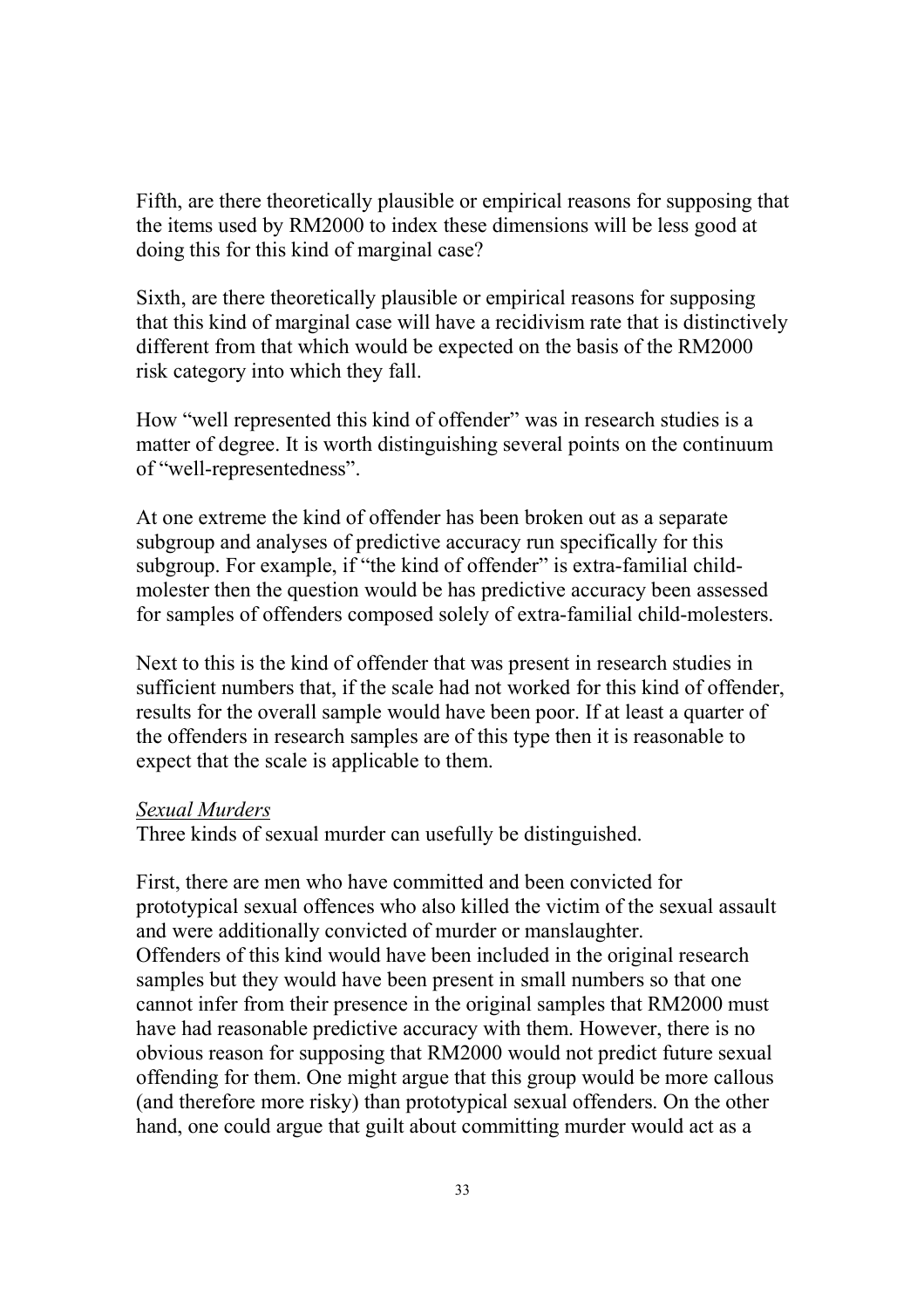deterrent from committing further sexual offences. Neither argument is particularly plausible, and in as much as they both possess some marginal plausibility, they might be regarded as cancelling each other out. There is some real variation among prototypical sexual offenders (incest offenders versus extra-familial child-molesters versus rapists) and there is no persuasive reason to suppose that this group would have materially different sexual recidivism rates from (say) rapists.

Second, there are those men who convicted of murder but for whom there is evidence that they also sexually assaulted their victim prior to or as part of the murder. These men might have been in one of the original RM2000 research samples since such men might have been referred for sexual offender treatment. However, they would only have been present in very small numbers. Basically the same arguments apply as with the first kind of sexual murder. It is worth noting that this kind of offender would have been present in some numbers in one of the Static-99 (Hanson & Thornton, 2000) samples and that that scale seemed to work well enough in that sub-sample.

In the writer's view it is reasonable to use RM2000 with both these groups of offenders.

The third kind of sexual murder is where there was no prototypical sexual offence but there was a murder with a sexual element, for example, a murder in which the victim was sexually mutilated. Offenders who had committed this kind of offence would not have been in the original RM2000 numbers in other than minute numbers. They would have been in the Static-99 sample referred to above.

Since this is a qualitatively different kind of offence from prototypical sexual offences some caution must be observed in applying RM2000 to men who have committed them. However, it is plausible to suppose that sexual deviance, general antisociality, and immaturity would still be relevant risk factors. Indeed, since the type of offence seems to imply both an offencerelated sexual interest and an unusual level of callousness (and hence a greater likelihood of Hare's deadly duo – of psychopathy and offencerelated sexual interests), one might argue that RM2000 would be likely to underestimate the level of risk. This is particularly the case because similar prior offences may not have been recognized as sexual.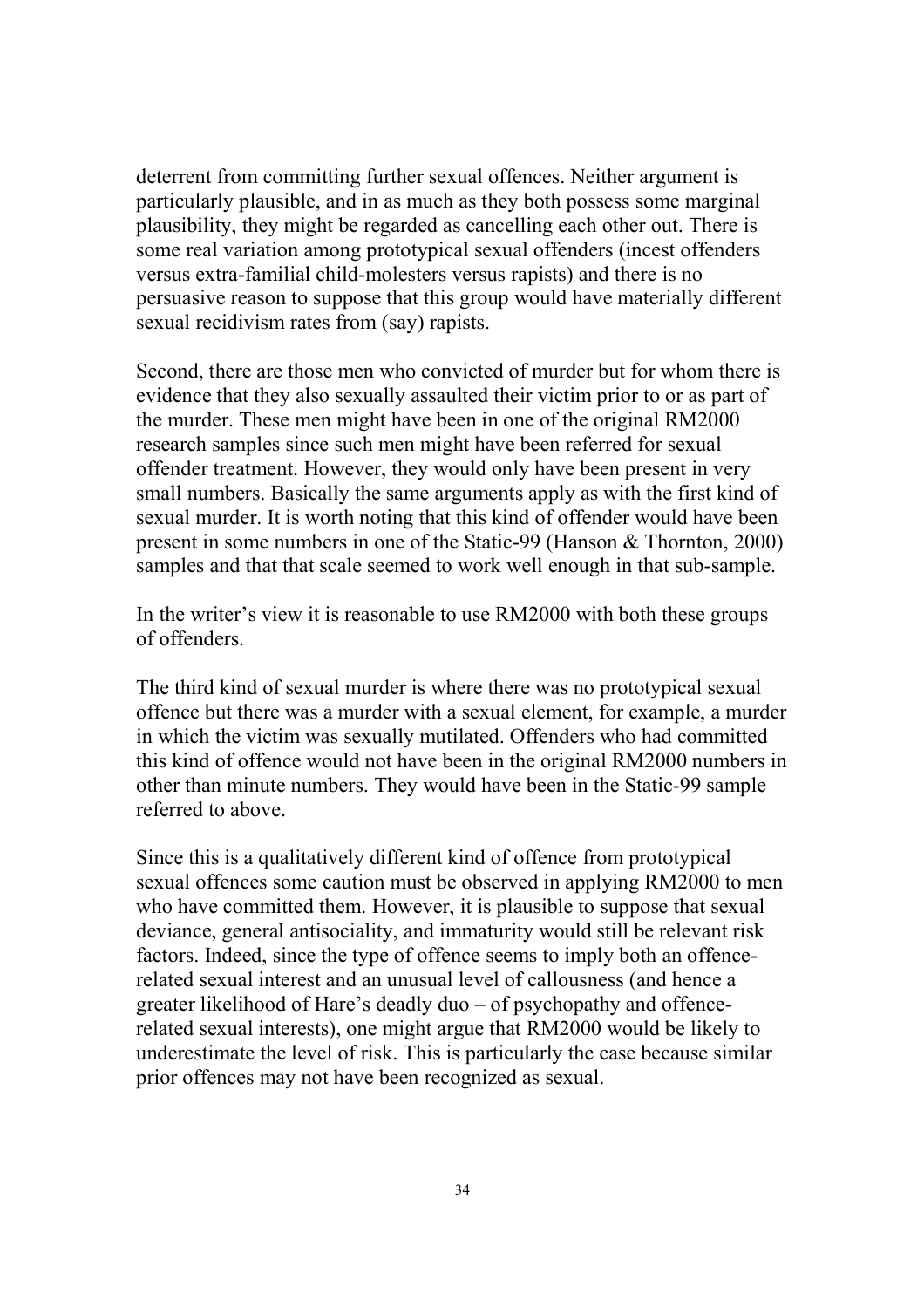In the light of this it is suggested that, in the absence of new research specifically examining this population, RM2000 be used with this group only with considerable caution, and accompanied by a more comprehensive clinical assessment which would be given more weight.

#### Internet-only Offenders

Offenders who have only been convicted of Internet offences would not have been present in the original RM2000 samples.

Additionally, for at least some Internet offences, the offenders may have the sense that they are not harming anyone (for example, downloading some child pornography). Indeed this view might be shared by some nonoffenders. It is possible therefore that antisociality contributes less to the prediction of future Internet offences than it would to the prediction of offences that are more obviously antisocial. On the other hand some Internet offences would seem to more directly involve impacting someone else (for example: downloading moving images depicting an adult anally penetrating a child) and so might draw more on antisociality, additionally all Internet offences involve rule-breaking and so would draw on antisociality to some extent. Some Internet offences would seem to draw heavily on the sexual deviance dimension (for example: downloading child pornography would seem to imply a strong sexual interest in children) and there is some research evidence that child-pornography offences are more strongly associated with a sexual preference for children than other kinds of sexual offence (Seto et al, 2005).

Many Internet offences would seem to meet the scoring criteria for the RM2000 item "Non-contact". A key issue then is whether these offences truly imply the raised level of risk implied by getting a point for Noncontact. This may well be the case but presently there is no good research evidence about this issue.

Until this research has been carried out, it is proposed that the Non-contact item not be scored for Internet only offenders. Scoring RM2000 in this way for Internet-only offenders produces a conservative scoring where we can be more confident that those classified as high risk really are high risk. This way of scoring may however underestimate risk for some Internet-only offenders.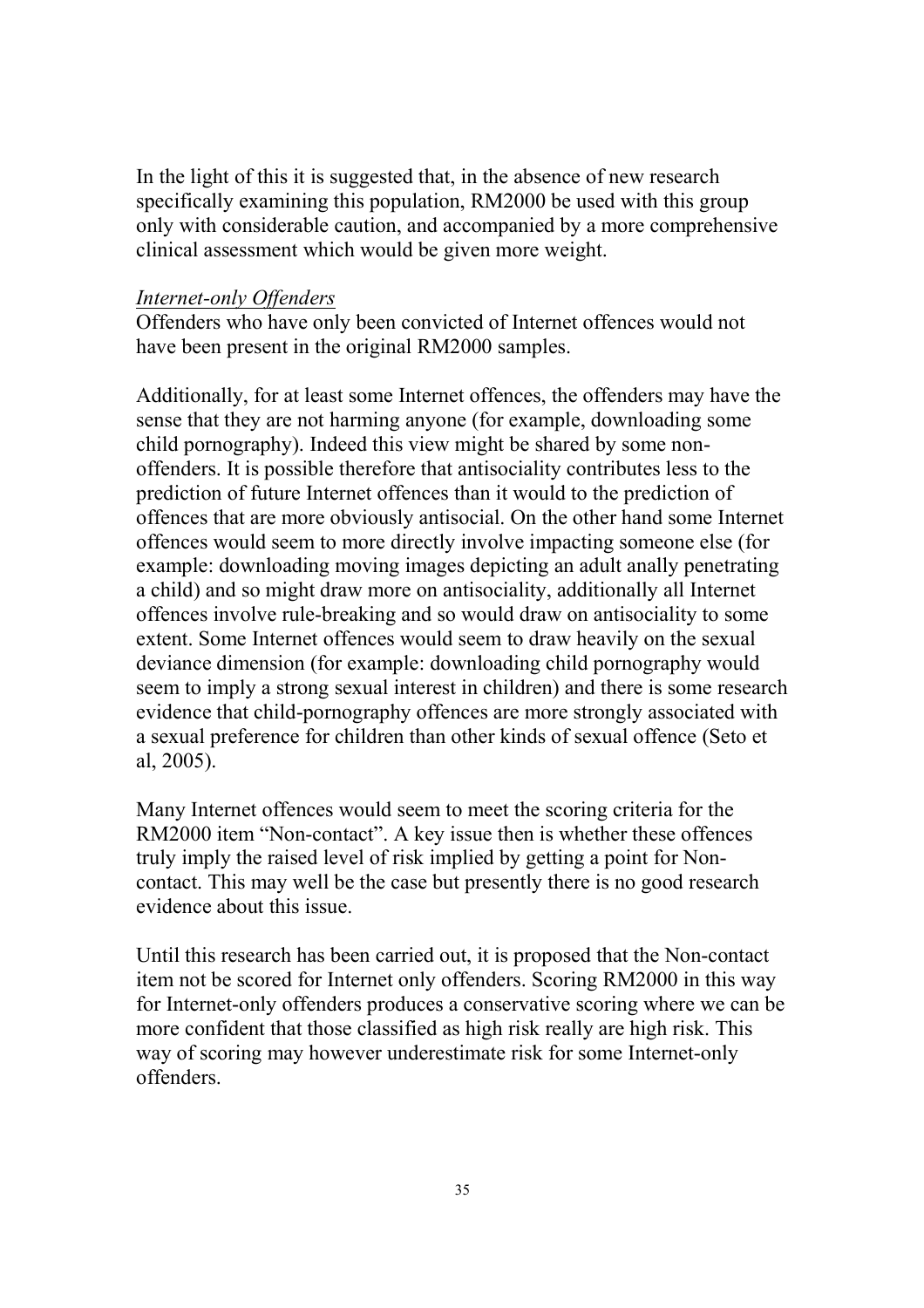Altogether these considerations suggest that RM2000 would be predictive for Internet offences just as it is for prototypical contact sex offences

A more significant concern is the possibility that Internet-only offenders may largely comprise a group that would not have committed prototypical sexual offences. Thus the primary risk that this group may present is of committing further Internet sex offences.

Where an offender has convictions for both Internet sexual offences and prototypical sexual offences then the scoring rules should be applied in the standard way and Non-contact can be scored on the basis of Internet offences (if appropriate, note some Internet offences are attempted contact offences).

#### Mentally Disordered Sexual Offenders

The original RM2000 research samples would have included some mentally disordered sexual offenders as significant numbers of such people are held in prison but a mentally-disordered sexual offender who solely received a mental health disposal would not have been included in these research samples. However, one of the main Static-99 samples (Hanson and Thornton, 2000) was composed of mentally-disordered offenders and Static-99 had reasonable predictive accuracy in that sample. Thus it is reasonable to expect that RM2000 (which is quite similar to Static-99) would also work with mentally disordered sexual offenders.

There are two complications that sometimes occur with this group. First, sometimes their past offences may have received mental health disposals, even being informally diverted to some mental health disposal rather than being prosecuted. If these events are not identified and counted (for example as Sexual Appearances) the RM2000 classification may underestimate risk. Secondly, mentally disordered offenders often have psychological risk factors (such as personality disorders) that are not fully tapped by the RM2000 items. This too will lead to an underestimation of risk.

Thus when applying RM2000 with mentally disordered sexual offenders it should be accompanied by a more comprehensive psychological assessment that is sensitive to this potential underestimation of risk.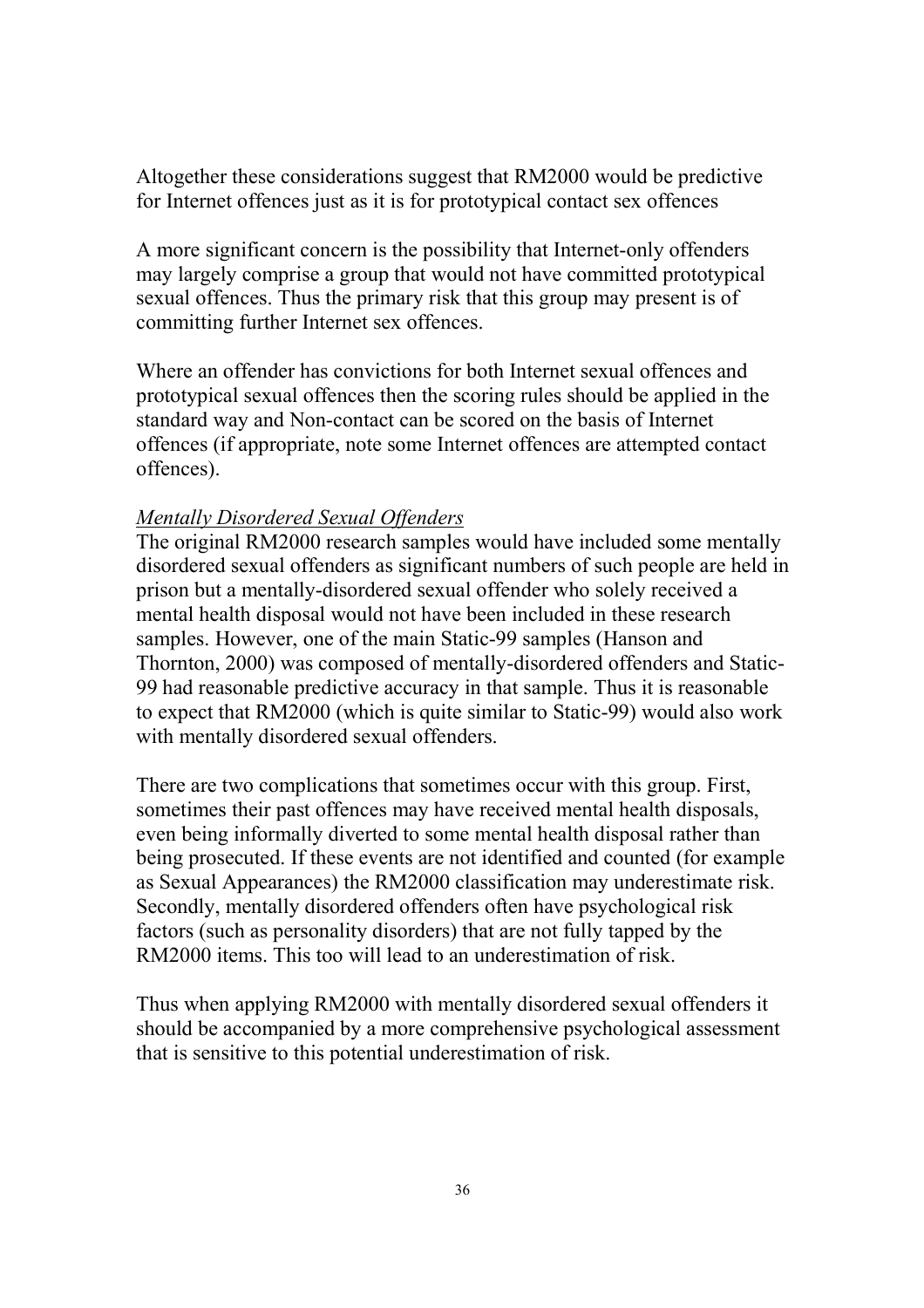#### Low functioning offenders

Sexual offenders with an IQ below 70 would have been rare in the original research samples but offenders with IQs between 70 and 80 should have been present in the original samples in reasonable numbers. Additionally, RRASOR, an instrument that is somewhat similar to RM2000, has been shown to have reasonable predictive accuracy with low functioning offenders.

The general problem with this group of offenders is that their past offending may sometimes have been dealt with by non-criminal justice disposals and that consequently a count of Sexual Appearances that considers only convictions and criminal justice sanctions may lead to a RM2000 classification that underestimates risk.

#### Older adolescents offenders

This refers to males whose most recent sexual offence was committed aged 16 or 17 but who now may be aged anything from 16 upwards.

If they are aged at least 18 then formally they fall within the range of offenders for whom RM2000 is recommended. Such offenders were represented in reasonable numbers in the younger age-band (18 to 24 on release) in the original RM2000 research samples. There has also been a specific study of this group with a closely similar instrument (Static-99) which found that it had good predictive accuracy with them (Liedecke  $\&$ Marbibi).

If they are aged 16 or 17 on release they are formally outside the range for which RM2000 is recommended. However, a closely similar instrument (Static-99) has been tested with a sample that was largely composed of this group and good predictive accuracy was found (Beech et al, in prep) thus it may well be that RM2000 works with these older adolescents. At present it is recommended that if an actuarial assessment of these offenders is required, then Static-99 should be used but that the resulting classification should be treated with caution, and supplemented by a more comprehensive clinical evaluation.

#### Older adult offenders

Among adult sexual offenders, there is a trend for older men to have lower sexual recidivism rates than younger men (Hanson & Bussiere, 1998).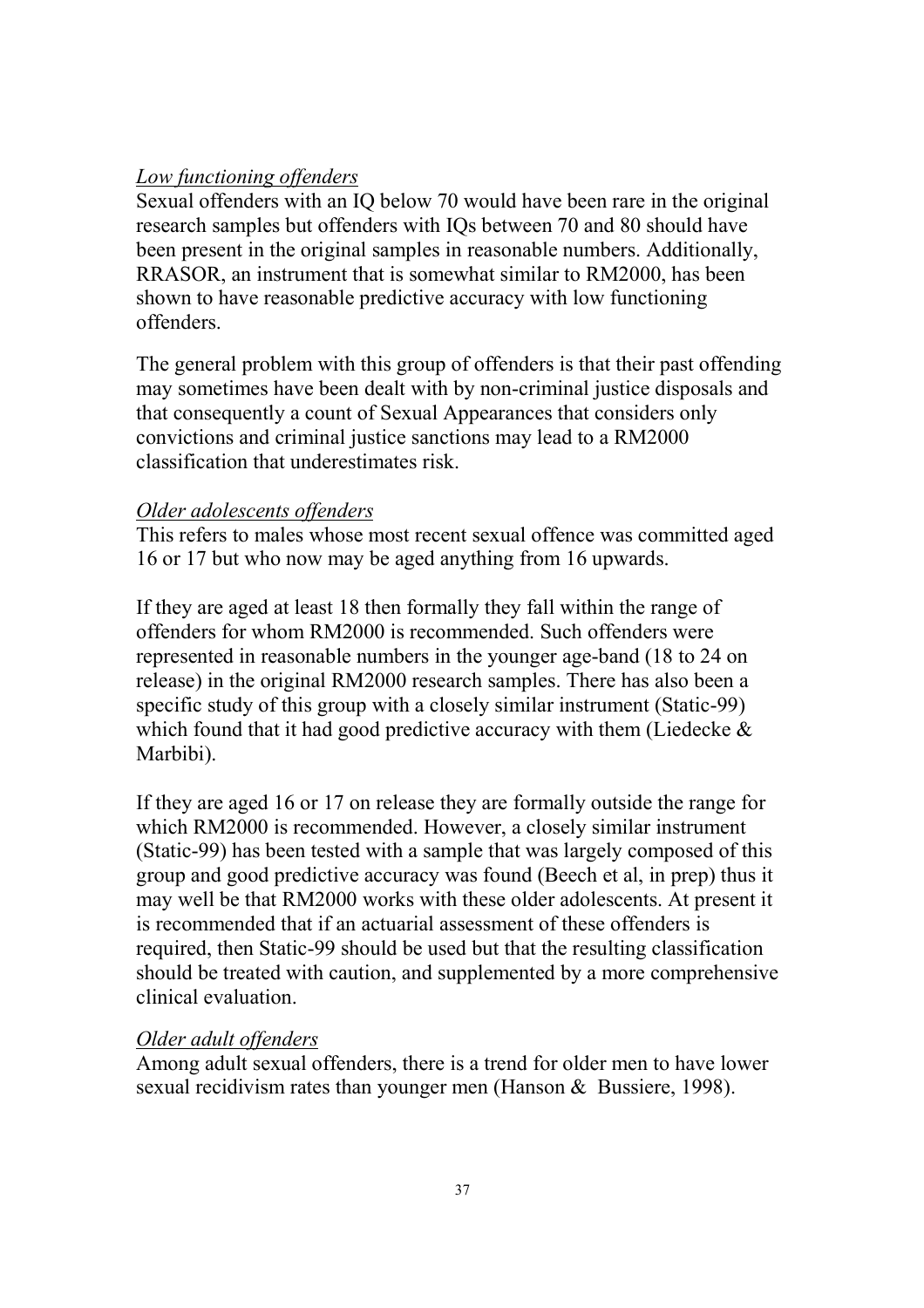There are three controversial issues concerning how the offender's age qualifies the results obtained with actuarial instruments like RM2000.

First, does the actuarial instrument fully take into account the effect of age on sexual recidivism? Specifically, does RM2000 fully take into account the effect of the offender's age on sexual recidivism?

In the research going into the creation of the instrument Static-2002 Hanson and Thornton (2003) explored the relationship between age and sexual recidivism in a range of samples. They found that most of this decline had occurred by the age of 35. RM2000 codes three levels of age (18 to 24; 25 to 34; Older) so it seems to allow for these major age trends. Some research (Barbaree et al, 2003) has reported a strong continuing decline in sexual recidivism with age after the age of 35. This, however, has not been found in other samples (Doren, in press). Thus RM2000 takes into account the age trends that have been found most consistently.

Second, how applicable are actuarial instruments in general, and RM2000 in particular, to elderly sexual offenders? There is only a limited amount of research into the sexual recidivism of offenders aged 60 or older but most of it suggests a particularly low sexual recidivism rate for elderly sexual offenders. The most systematic and largest scale study is that by Hanson (2005) which shows sexual recidivism rates broken down by age on release for the different risk bands defined by Static-99. This indicates that Static-99 risk bands do distinguish groups that show different sexual recidivism rates even in for elderly offenders. However, for each Static-99 risk band, the elderly offenders had a materially lower sexual recidivism rate than younger offenders in the same risk bands.

Since Static-99 is pretty similar to RM2000 it seems very likely that similar results would have been obtained if it had been used to create the risk bands in the study. Thus it is reasonable to expect that RM2000 risk bands will over-estimate risk for elderly offenders.

One caution in applying this notion is important. The research studies have generally distinguished an elderly offender group beginning around the age of 60. However, there is no evidence that risk declines specifically at the age of 60. Rather, within the 60+ group at some (not yet known) point, risk is materially lower than would be expected on the basis of RM2000 risk bands.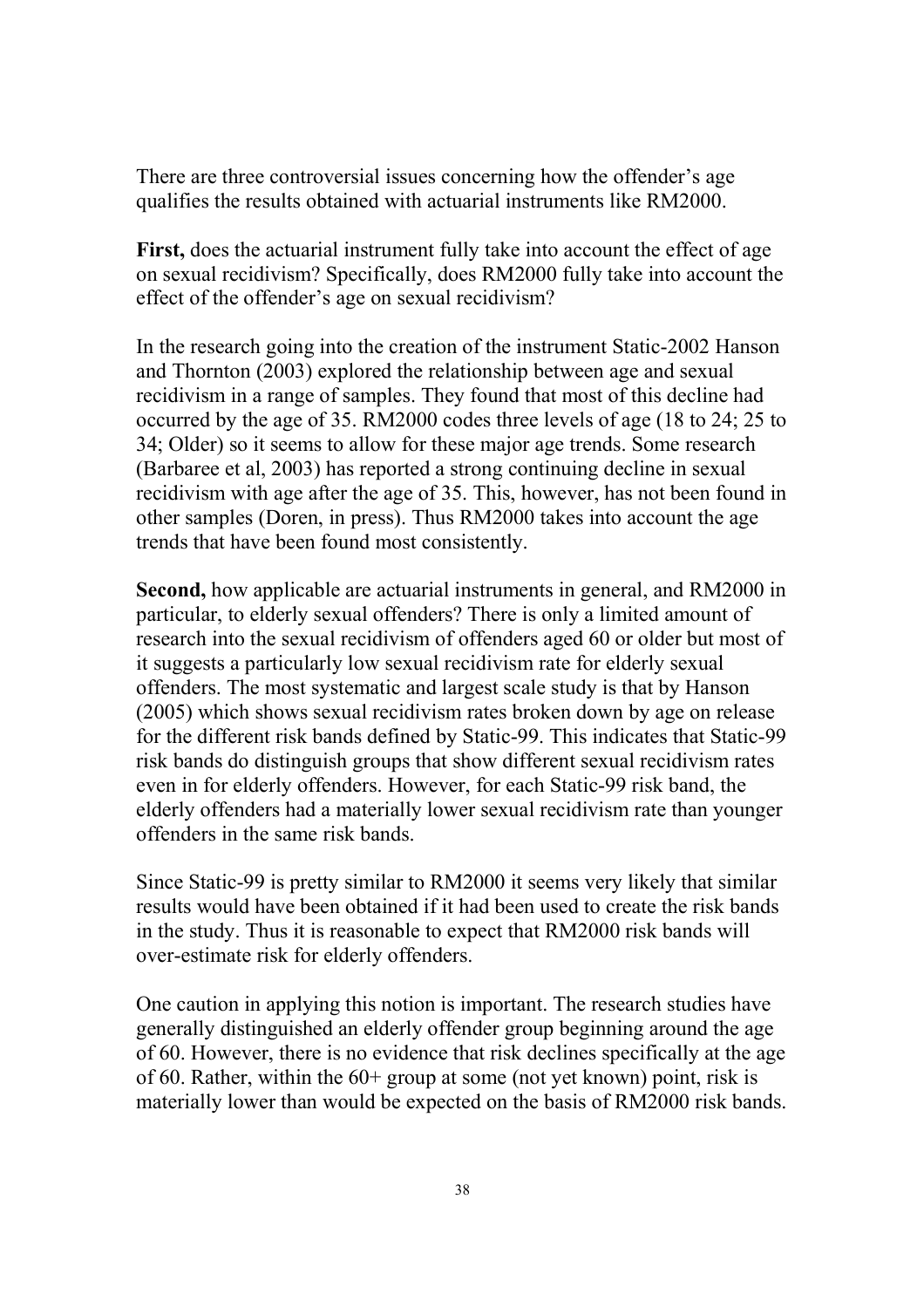Third, is the offender's age on sentence or their age on release more relevant to sexual recidivism?

Research into the relationship between sexual recidivism and age has generally used samples in which offenders were serving relatively short sentences. Thus their age on release was close to their age on sentence. This means that we cannot tell from the research whether it is the offender's age on release or their age on sentence that matters. This becomes a big issue where the offender being assessed has served a long sentence

It is suggested that where there is a large difference between age on sentence and age on release, the evaluator should calculate the RM2000 risk classification based on either the age of sentence plus 2 years (this was the average time served before release for prisoners in one of the original RM2000 research samples) or the offender's age as it will be when he is released. If there is a difference between the resulting risk classifications then the evaluator might reasonably conclude that the offender's risk falls somewhere in that range. For example, if the two methods gave Medium and High classifications then the evaluator might conclude that his risk was properly assessed as falling between Medium and High. This will properly express the degree of uncertainty we have about the risk presented by offenders who have served long sentences.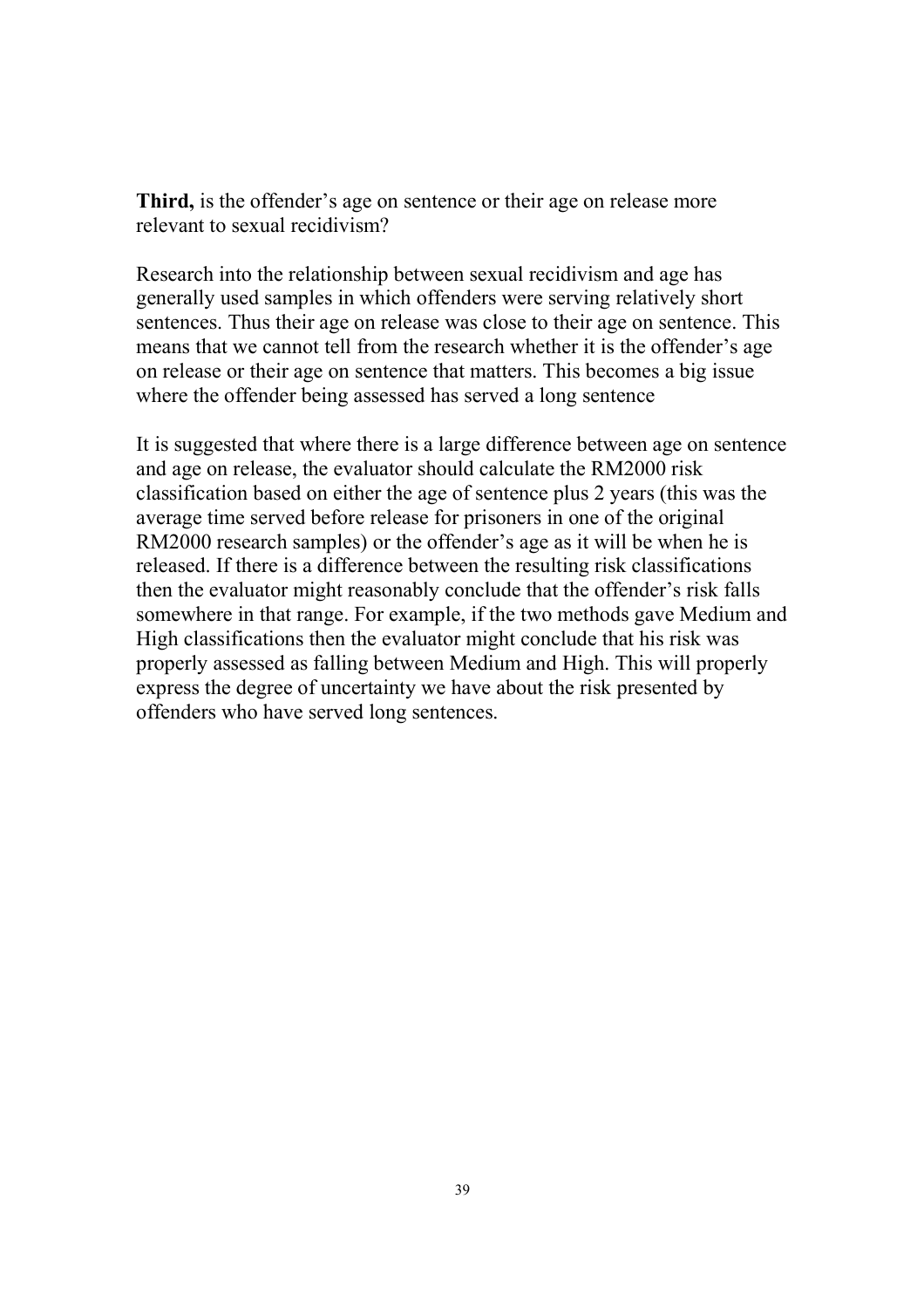#### 18 Acknowledgements

I would like to acknowledge the contribution of the many people to the development of Risk Matrix 2000. Too many people were involved to be individually listed. However, the most notable contributions were made by Ruth Mann and Steve Webster, Linda Blud and Rosie Travers; Caroline Friendship and Matt Erikson. These colleagues who worked with me in the Offending Behavior Programs Unit were all involved in creating and sustaining the systems that not only delivered high quality treatment programs for offenders but also captured the data that made it possible to create and test Risk Matrix 2000. Additionally notable contributions were made Dawn Fisher and Don Grubin who, in training many police and probation services in the use of RM2000, helped identify the issues that this Scoring Guide seeks to clarify.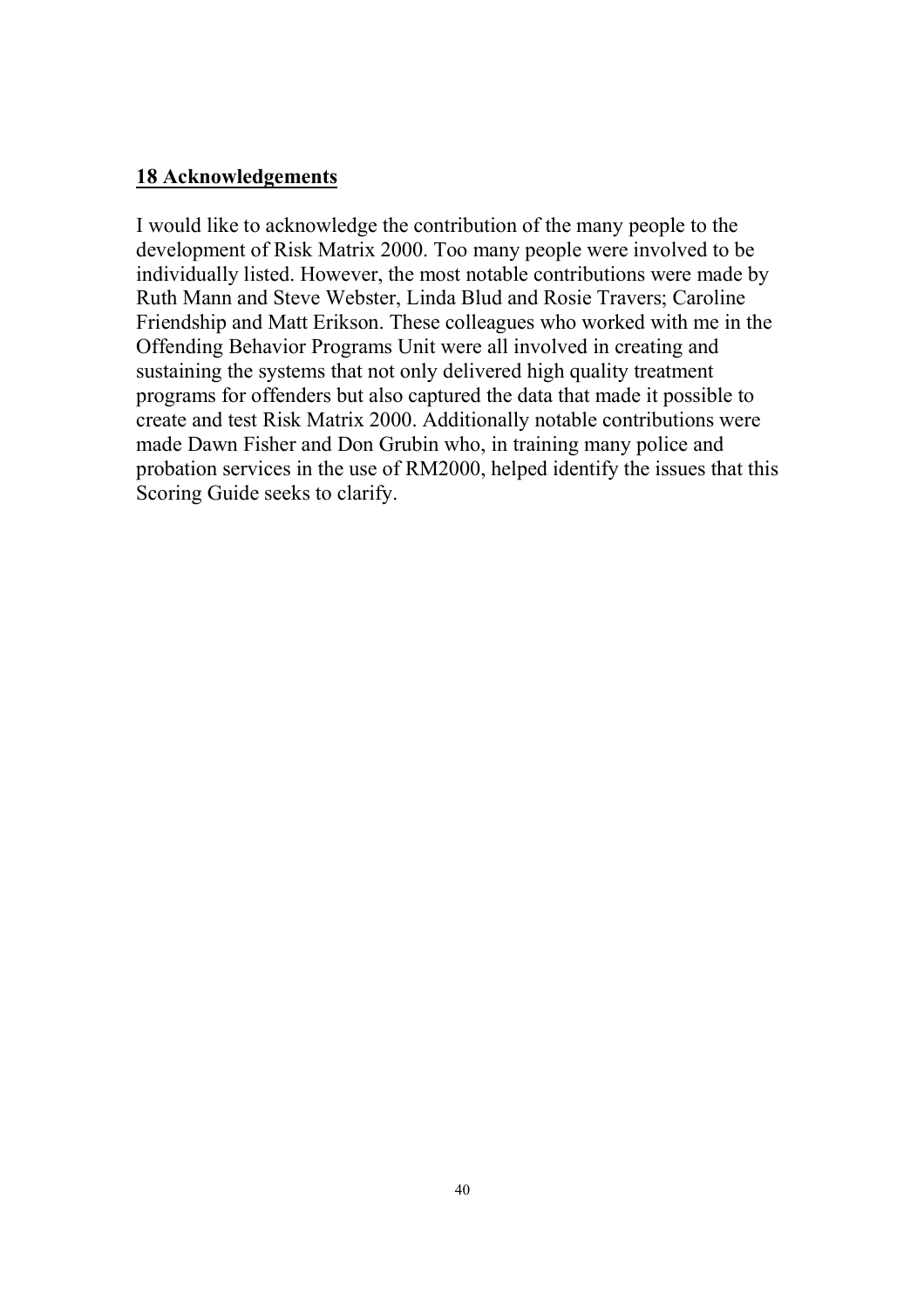#### 19. References

- Barbaree, H.E., Blanchard, R., & Langton, C.M. (2003). The development of sexual aggression through the lifespan: The effect of age on sexual arousal and recidivism among sex offenders. In R. A. Prentky, E.S. Janus, & M. C. Seto (Eds.) Understanding and managing sexually coercive behavior. (pp. 59-71). New York: Annals of the New York Academy of Sciences, Vol. 989.
- Beech, A.R., Thornton, D., Tudway, J.A., & Parrish, R. (in press) Sexual recidivism in juvenile sexual offenders. Sexual Abuse: A Journal of Research and Treatment.
- Doren, D.M. (in press). What Do We Know About the Effect of Aging on Recidivism Risk for Sexual Offenders? Sexual Abuse: A Journal of Research and Treatment.
- Friendship, C., Thornton, D., Erikson, M. & Beech, A.R. (2001). Reconviction: A Critique and Comparison of Two Main Data Sources in England and Wales. Legal and Criminological Psychology, 6, 121- 129.
- Grubin, D. (1998). Sex Offending against Children: Understanding the Risk. Police Research Series Paper 99. London: Home Office
- Hanson, R.K. (2005). The Validity of Static-99 with Older Sexual Offenders 2005-01. Public Safety Canada. This can be downloaded from www.psepc-sppcc.gc.ca.
- Hanson, R.K. (2006, in preparation). The accuracy of recidivism risk assessments for sexual offenders: A meta-analysis.
- Hanson, R.K. & Bussiere, M.T. (1998) Predicting Relapse: A Meta-Analysis of Sexual Recidivism Studies. Journal of Consulting and Clinical Psychology, 66, 348-362.
- Hanson, R.K, and Thornton, D. (2000). Improving Risk Assessment for Sexual Offenders: A Comparison of Three Actuarial Scales. Law and Human Behaviour, 24, 119-136.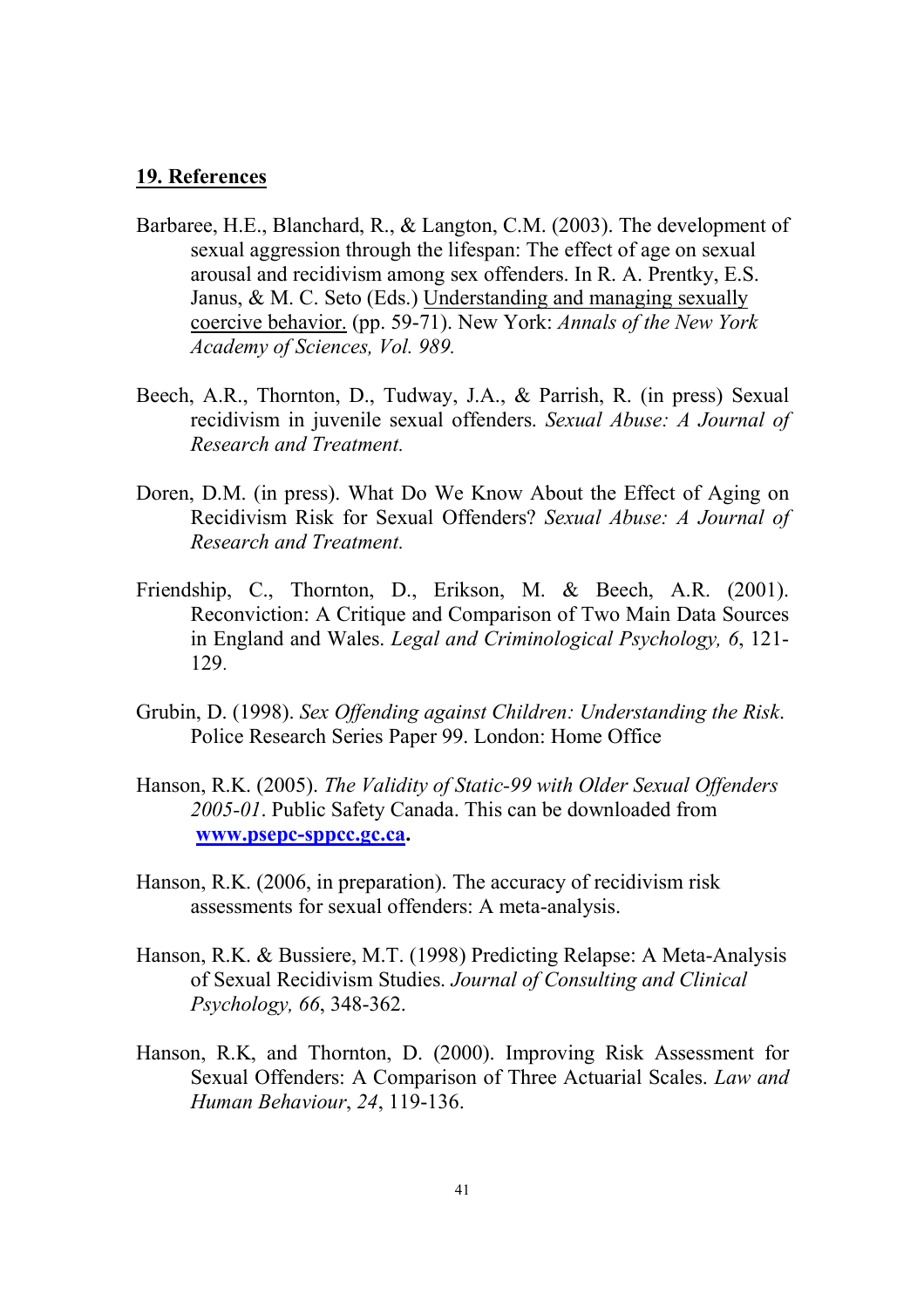- Hanson, R. K., & Thornton, D. (2003). Notes on the development of Static-2002. User Report 2003-01. Ottawa: Department of the Solicitor General of Canada.
- Hanson, R.K., Thornton, D. Price, S. (2003). Estimating Sexual Recidivism Rates: Observed and Undetected. Paper Presented at the ATSA Conference, October 9, 2003, St. Louis, Missouri
- Liedecke, D. & Marbibi, M. (unpublished). Risk assessment and recidivism in juvenile sexual offenders" A validation study of the Static-99. Texas Youth Commission.
- Seto, M. C., Cantor, J. M., & Blanchard, R. (2005). Validation of child pornography possession as a diagnostic indicator of pedophilia. Manuscript submitted for publication.
- Thornton, D. & Travers, R. (1991). A Longitudinal Study of the Criminal Behaviour of Convicted Sex Offenders. In: Proceedings of the Prison Psychologists Conference. London: H. M. Prison Service
- Thornton, D., Mann, R., Webster, S., Blud. L. Travers, R., Friendship, C., Erickson, M. (2003). Distinguishing and combining risks for sexual and violent recidivism. In R. Prentky, E. Janus, & M.Seto (Eds.) Understanding and managing sexually coercive behavior. Annals of the Academy of Sciences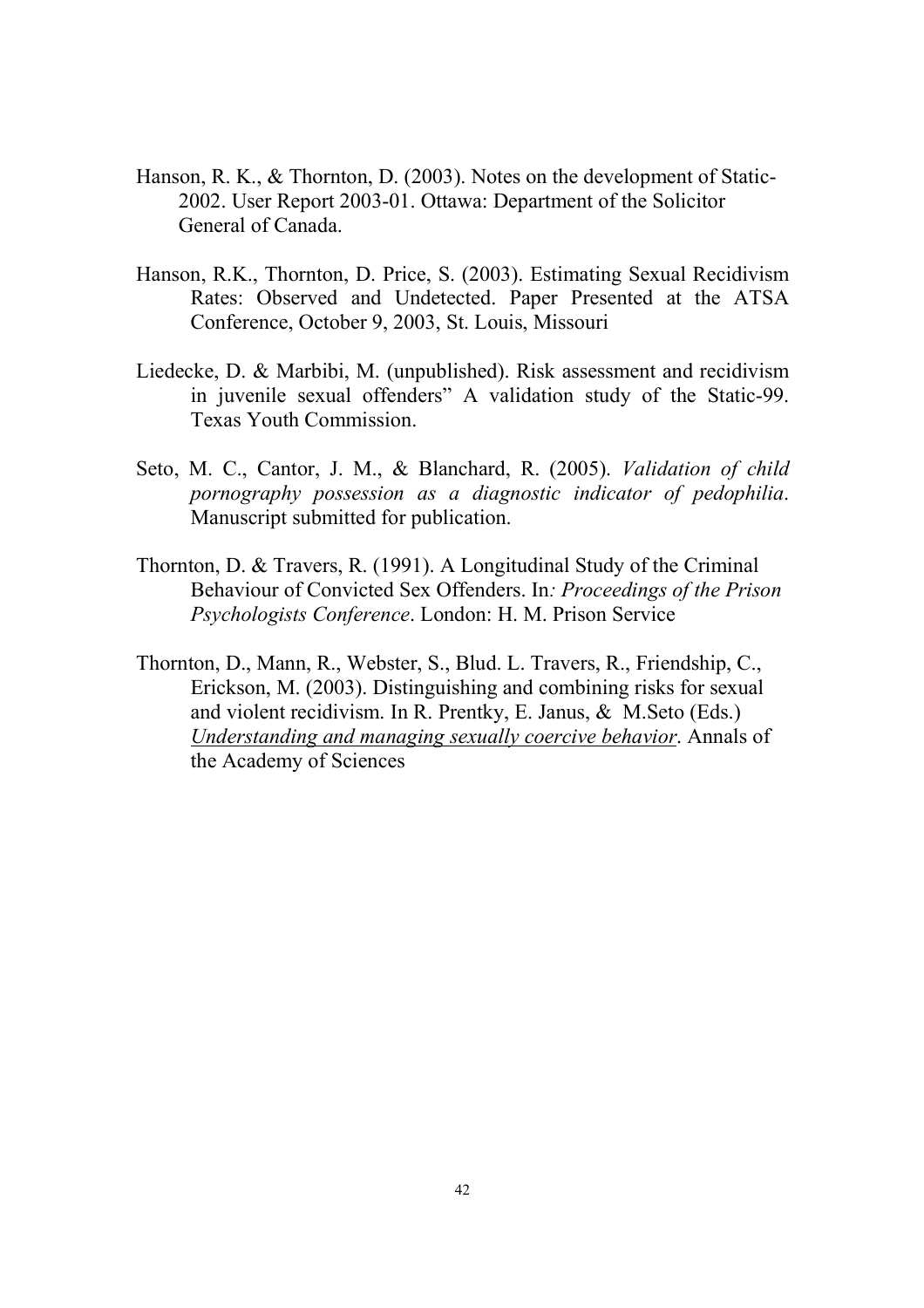## 20. RISK MATRIX 2000 SCORING FORM

| <b>Offender Identification Information</b> | <b>Scorer Identification Information</b> |
|--------------------------------------------|------------------------------------------|
| Family Name                                | Family Name                              |
|                                            |                                          |
| Forenames                                  | Forenames                                |
|                                            |                                          |
| Date of Birth                              | Date RM2000 Completed                    |
| <b>Identification Number</b>               |                                          |

#### RM2000/S Scale – Risk for Sexual Recidivism

#### Step One: Scoring Risk Factors

Circle the number of points that apply for each risk factor

| Age                       | $18-24 = 2$ points; $25-34 = 1$ point; Older = 0 points         |
|---------------------------|-----------------------------------------------------------------|
| <b>Sexual Appearances</b> | $1 = 0$ points; $2 = 1$ point; $3,4 = 2$ points; $5 + 3$ points |
| Criminal Appearances      | 4 or less = 0 points; 5 or more = 1 point                       |

#### **Step One: Categorization**

Circle the total number of points from the previous table, and the corresponding Category and Label.

| Points  | Category | Label     |
|---------|----------|-----------|
|         |          | Low       |
| $1 - 2$ |          | Medium    |
|         | ш        | High      |
|         |          | Very High |

#### Step Two: Aggravating Factors

Circle the number of points that apply for each aggravating factor.

| Male Victim of Sex Offense                  | $No = 0$ points; $Yes = 1$ point |
|---------------------------------------------|----------------------------------|
| Stranger Victim of Sex Offense              | $No = 0$ points; $Yes = 1$ point |
| Single (Never in Marital Type Relationship) | $No = 0$ points; $Yes = 1$ point |
| Non- Contact Sex Offence                    | $No = 0$ points; $Yes = 1$ point |

#### Step Two: Revised Risk Category

Put the risk category up one (e.g. from I to II or from II to III, or from III to IV) if two or three aggravating factors apply, and up two categories (e.g. from I to III, or from II to IV) if four aggravating factors apply. Circle the Revised Risk Category and Label.

| <b>Revised Risk</b> |     |        | Ш    |           |
|---------------------|-----|--------|------|-----------|
| <b>Category</b>     |     |        |      |           |
| Label               | LOW | Medium | High | Verv High |